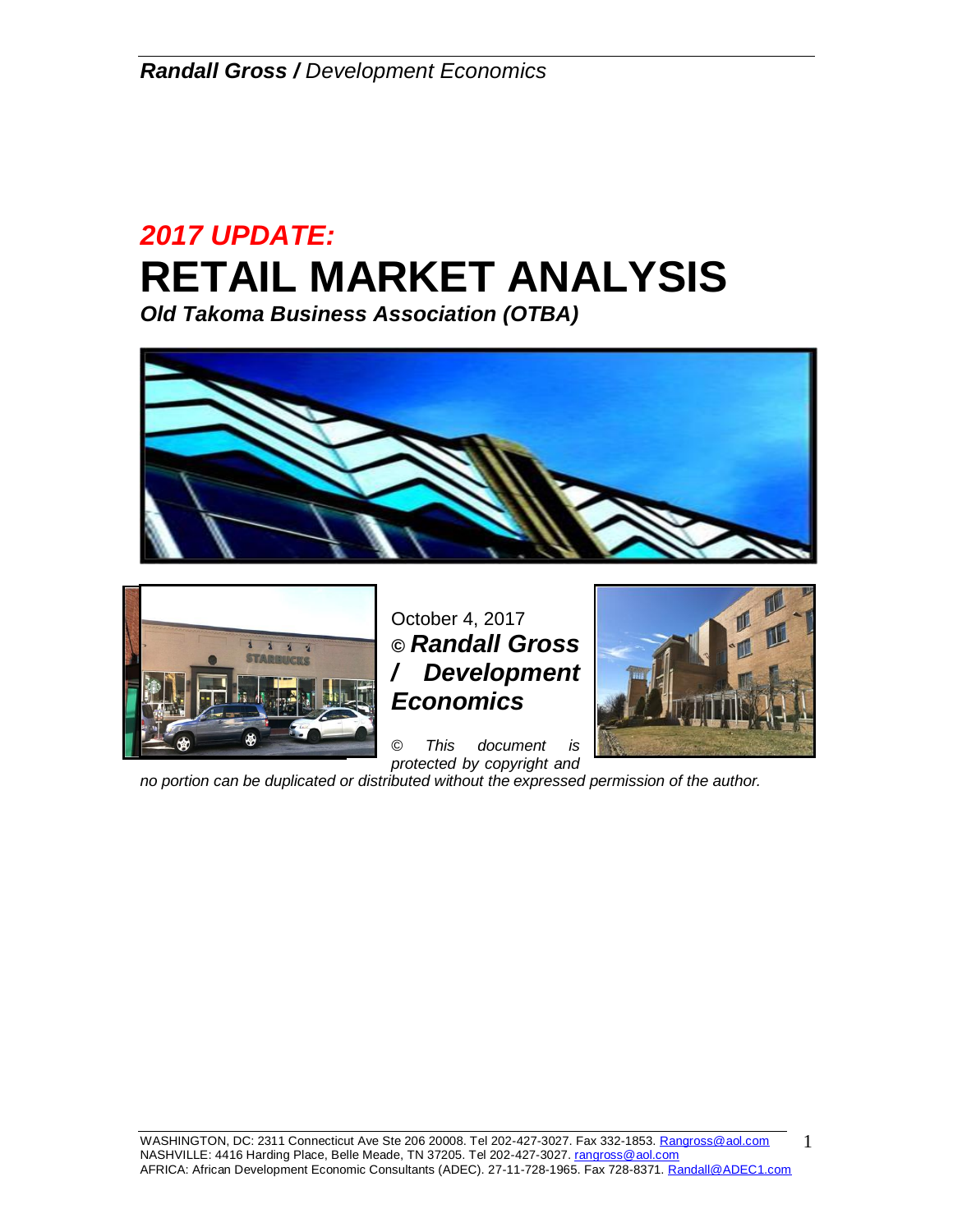# **EXECUTIVE SUMMARY**

This 2017 update of the 2008 Market Analysis for the Old Takoma Business Association (OTBA) finds that there has been enormous change and progress made in strengthening the OTBA area as a mixed-use business district. Key issues such as gaps in the urban built environment have been addressed through new mixed-use development that also helps to strengthen the built-in market for convenience and other retail goods. New restaurants and specialty shops have also helped strengthen the market base. Some inherent weaknesses remain in the district's lack of physical exposure to the broader destination market, but several new businesses have helped tap the potential market base for the area. As a specialty district, efforts are encouraged to continue growing the share of sales generated by destination traffic or "inflow." Priorities for moving forward are likely to include the following:

- 1. Work pro-actively to attract entertainment uses, preferably to the Takoma Theatre, as an anchor for destination traffic and support for the area's restaurants.
- 2. Work pro-actively to recruit certain businesses that help fill a gap in the merchandise mix, including apparel and accessory shops that appeal to young women and families with children; a brewpub or other establishment that works well with adjunct entertainment; health and personal care stores beyond CVS that offer organic or other specialized goods; and a food store or addition to the existing co-op.
- 3. Work with NDC on an appropriate development strategy for the Takoma Junction site in lieu of the TPSS Coop anchor. That strategy might be bestplaced to include some residential component with ground-floor convenience-oriented retail such as the health or personal care concept that compliments the Coop's merchandising strategy.
- 4. Work with the City of Takoma Park and M-NCPPC on an Urban Design Plan for the area, as recommended in the 2008 plan. At a minimum, there is a need for a public art and amenities strategy that updates and enhances pedestrian environments and introduces branded elements and amenities.
- 5. Continue to implement appropriate elements of the 2008 marketing strategy that are geared to target destination markets, i.e., D.C. residents, national event-based and other tourists, etc.
- 6. Build on the community's reputation for environmental activism such as through an environmental innovation hub (as recommended in the 2008 strategy) or an "urban green lab" for the purposes of education, research, entrepreneurship, and destination marketing.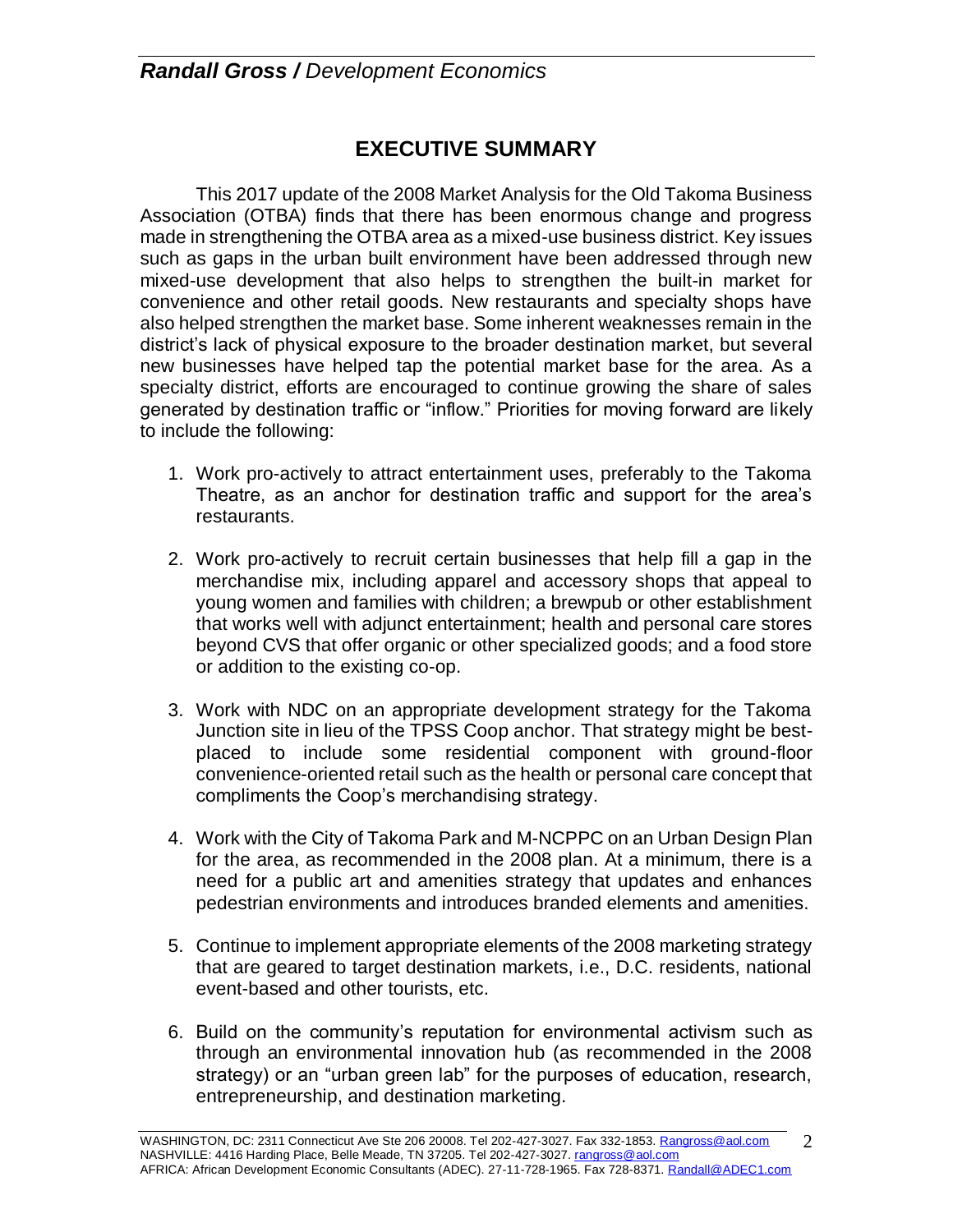- 7. Encourage later store opening hours (as recommended in the 2008 strategy) and longer meter limits. Ultimately, the most critical element is consistency. If there are consistent operating hours, then consumers will know when to shop. That being said, the hours may vary between the three sub-districts (4<sup>th</sup> Street, Old Takoma, and Takoma Junction).
- 8. Work with the tenants and property owners to encourage owner-occupancy wherever possible, as noted in the 2008 strategy. OTBA businesses benefit presently by the flexibility exhibited by current property owners. Over time, however, ownership will change and it is best to be pro-active by promoting rent-to-purchase and other programs among existing landlords who may eventually consider selling their properties.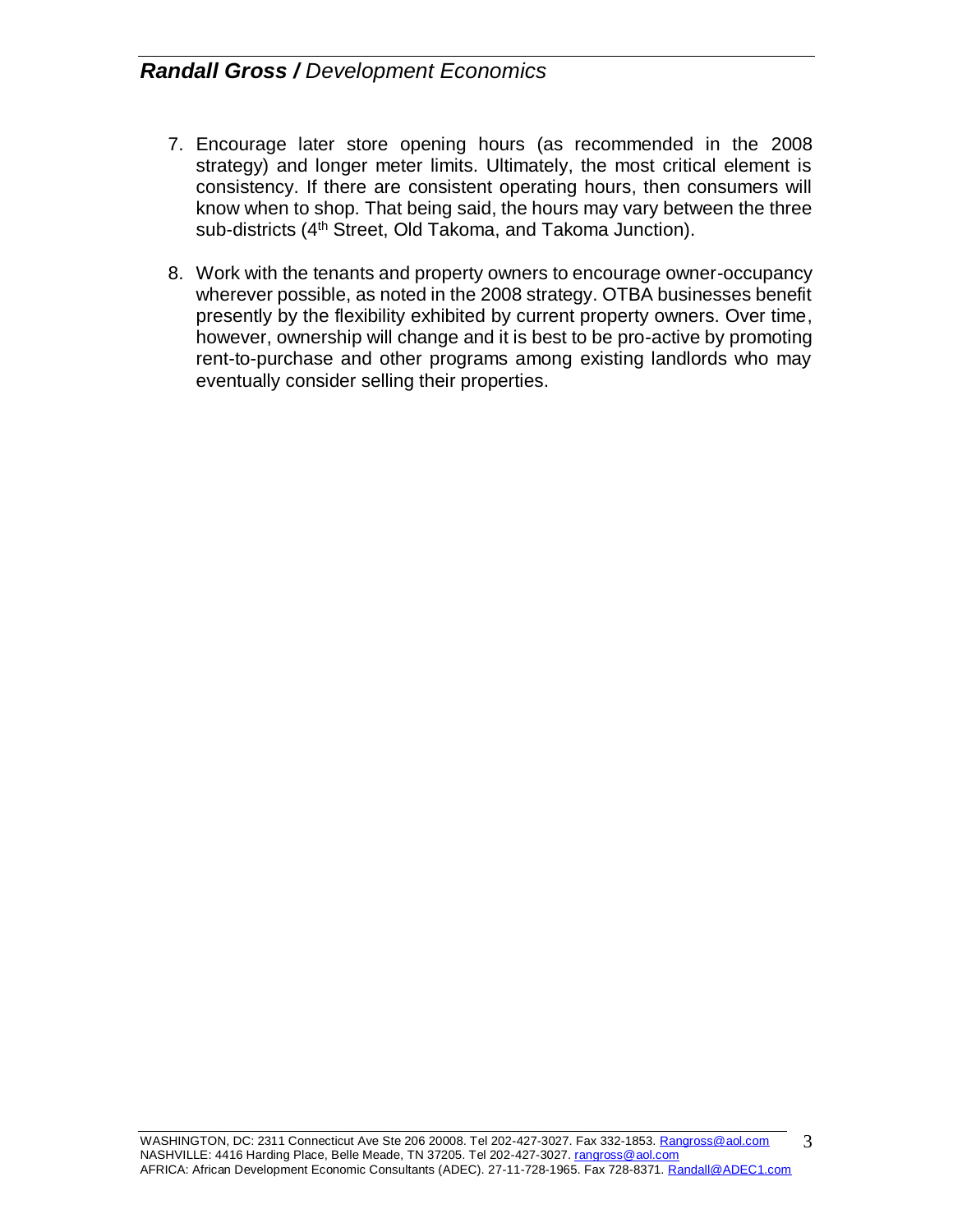### **INTRODUCTION**

This report provides a 2017 update of the Retail Market Analysis completed for the Old Takoma Business Association (OTBA) in 2008. The market analysis was updated based on field reconnaissance, business interviews, inventory, competitive supply analysis, and demographic data forecasted through 2022. An update to the 2008 strategic recommendations is also provided based on the findings of this updated analysis.



Section 1 of this report presents an update on the status of the study area, in terms of new development, changes in the business mix, and other factors that may have changed in the physical environment or business operations since 2008. Section 2 provides the findings of the market analysis update, including an understanding of market-area demographic shifts and the impact on demand. Overall OTBA study area potentials are updated based on this new demographic information and on the current supply.

Finally, Section 3 discusses the strategic recommendations made in 2008 and provides context for actions that may still need to be taken in light of changing market dynamics or unmet targets. This information provides a starting point for discussion on how OTBA can address lingering issues and respond to new market opportunities.

4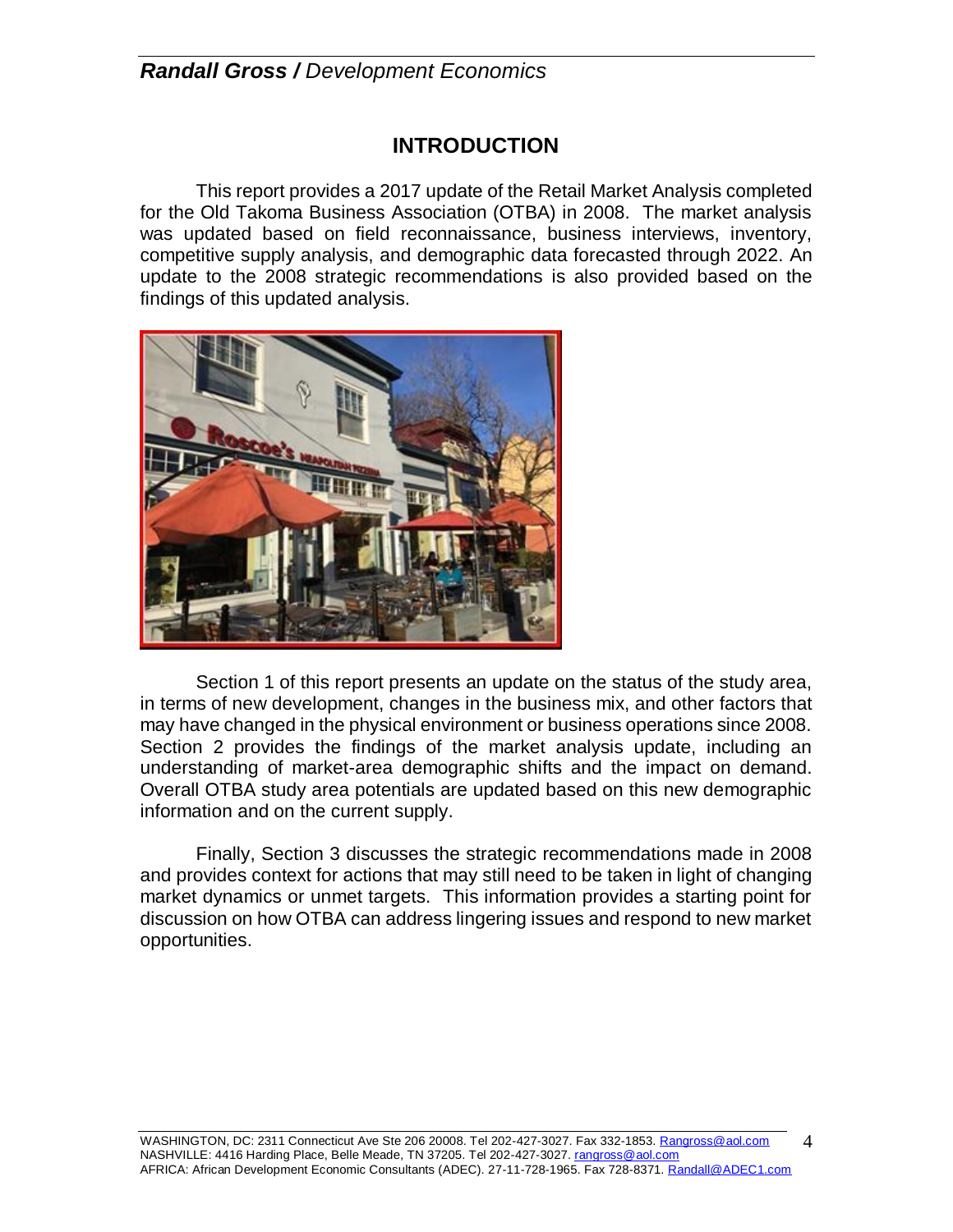# **Section 1. STATUS UPDATE**

This section provides a brief summary of key changes in the business mix, immediate market base, and marketing elements since the original market analysis was completed in 2008. There is also a matrix describing certain 2008 objectives for diversifying the business mix and the status in meeting those objectives today.

### **2008 Retail Market Findings**

The 2008 Retail Market Analysis found that there would be net demand for an additional 60,000 to 70,000 square feet of retail business use in the OTBA study area by 2013. About 53% of the demand would be generated for "shopper's goods" stores, mainly in the general merchandise category and in certain specialty goods. About 19% of the demand was in convenience goods, including expansion of grocery store food opportunities. There was also significant demand for entertainment, and for some additional eating & drinking and personal service use.

Ultimately, the market analysis found that, while the area offered a wonderful selection of specialty goods, food, dining, entertainment, and personal services; the very nature of its off-beat location suggested the need for more "destination-oriented" businesses to broaden and diversify the market base. A destination marketing strategy was thus recommended that built on the district's competitive strengths including the unique Takoma brand as a center for environmental and political activism.

### **2017 Non-Retail Changes**

Several market-related changes have occurred since 2008 that have bolstered the OTBA area's commercial viability. These changes relate primarily to the construction or rehabilitation of several residential, educational, and office developments within or directly adjacent to the OTBA commercial areas. These developments include the following:

- Gables Takoma Park Apartments (145 units completed in 2009)
- Takoma Central Apartments (150 units completed in 2 phases in 2015)
- Willow & Maple Apartments (100 units completed in 2016)
- EF International Language Center (200-350 students, opened 2014)
- Takoma Metro Center Office Building (161,798sf renovated).
	- o New tenants include a large office for Elite Dental

The addition of almost 400 residential units and a school with up to 350 students can generate a small but positive impact on the OTBA market base, particularly for convenience goods and services. As of early 2017, an estimated 356 of the new residential units were occupied. Tenants include a broad mix of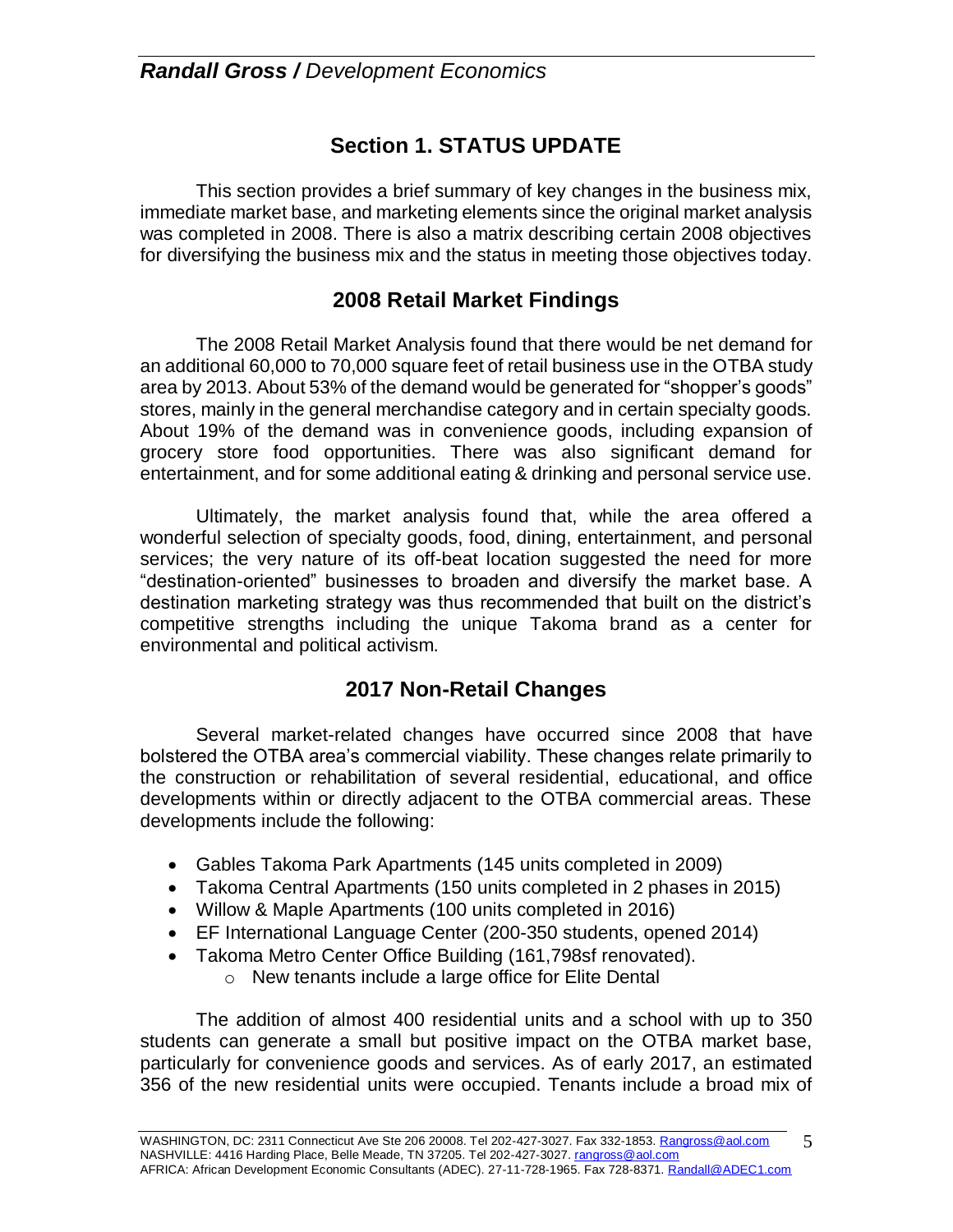single young professionals (about 30-40%), DINKs (dual-income couples with no children, 30%), families with children (20-30%), and retired empty nesters (10%).

The fact that 20 to 30% of these new residents have children is an important



consideration for local retailers and service providers. Young families with children tend to spend more on such items as convenience goods, children's apparel, toys & games, and pet food/merchandise; but they spend less on full-service restaurants, bars, and entertainment. International students will purchase goods and services but tend to have limited disposable income beyond basic convenience needs. Aside from new housing, office and education uses, the Takoma Junction area saw development of its beautiful new fire station. These gains are further tempered by the fact that Washington Adventist Hospital and its 1,300 employees are relocating away from the area in 2019, removing an important source of daytime expenditures.

### **2017 Changes in the Retail Mix**

A number of significant changes have occurred in the business mix since 2008. Among the larger new uses are the new Takoma branches of Ace Hardware, Busboys & Poets, and Politics & Prose. Republic Restaurant, Souper Girl, Takoma Beverage Company, Taco-Ma Yucatan Chicken, Roscoe's Neopolitan Pizza, Starbucks, Evolve Vegan Restaurant, Trattoria da Lina, Kin-Da Thai Sushi, Capital City Cheesecake, La Mano, and Dolci Gelati are among the new eating and drinking places, some of which replaced others that closed.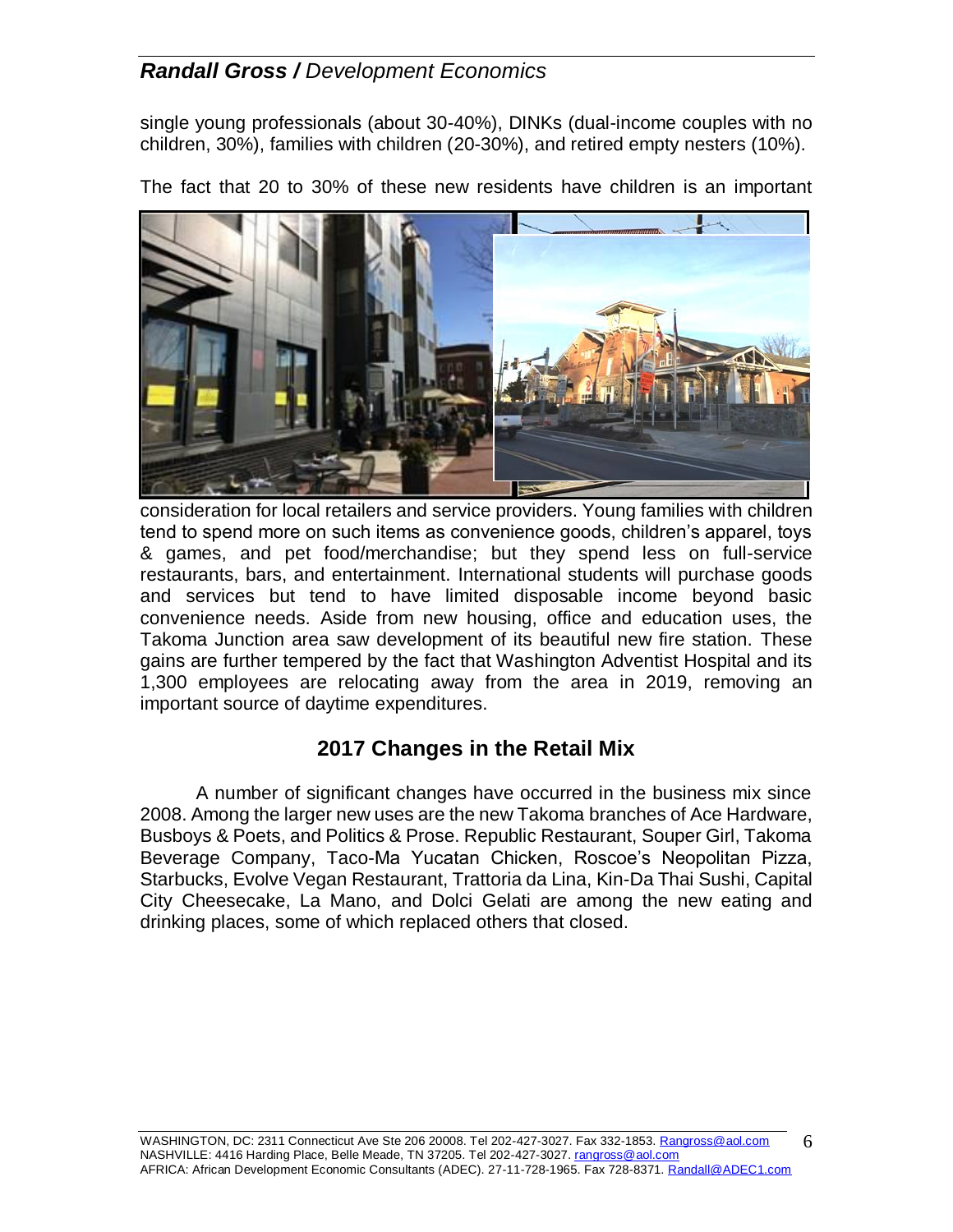

Takoma Park residents pleaded for Starbucks to open in town back in the early 1990s, but now that they have opened, there appears to be less heart-felt enthusiasm for the chain. Spring Mill Bread Company is a new bakery that helped enhance and expand the appeal of the Takoma Junction node. Big Bad Woof moved and expanded their pet supply store and sleek gift shop Tabletop replaced Now & Then. Several art-related businesses have come and gone.



Overall, the 2017 inventory identified 70 retail/commercial business spaces with a total of about 141,000 square feet. This compares with 68 businesses inventoried in 2008 in 103,000 square feet. While there are certainly new retail spaces, the comparison is a bit misleading since the 2008 inventory did not include the Takoma Theatre space (23,140 square feet), which was not available for lease

back then and therefore excluded from the inventory. If that space were to remain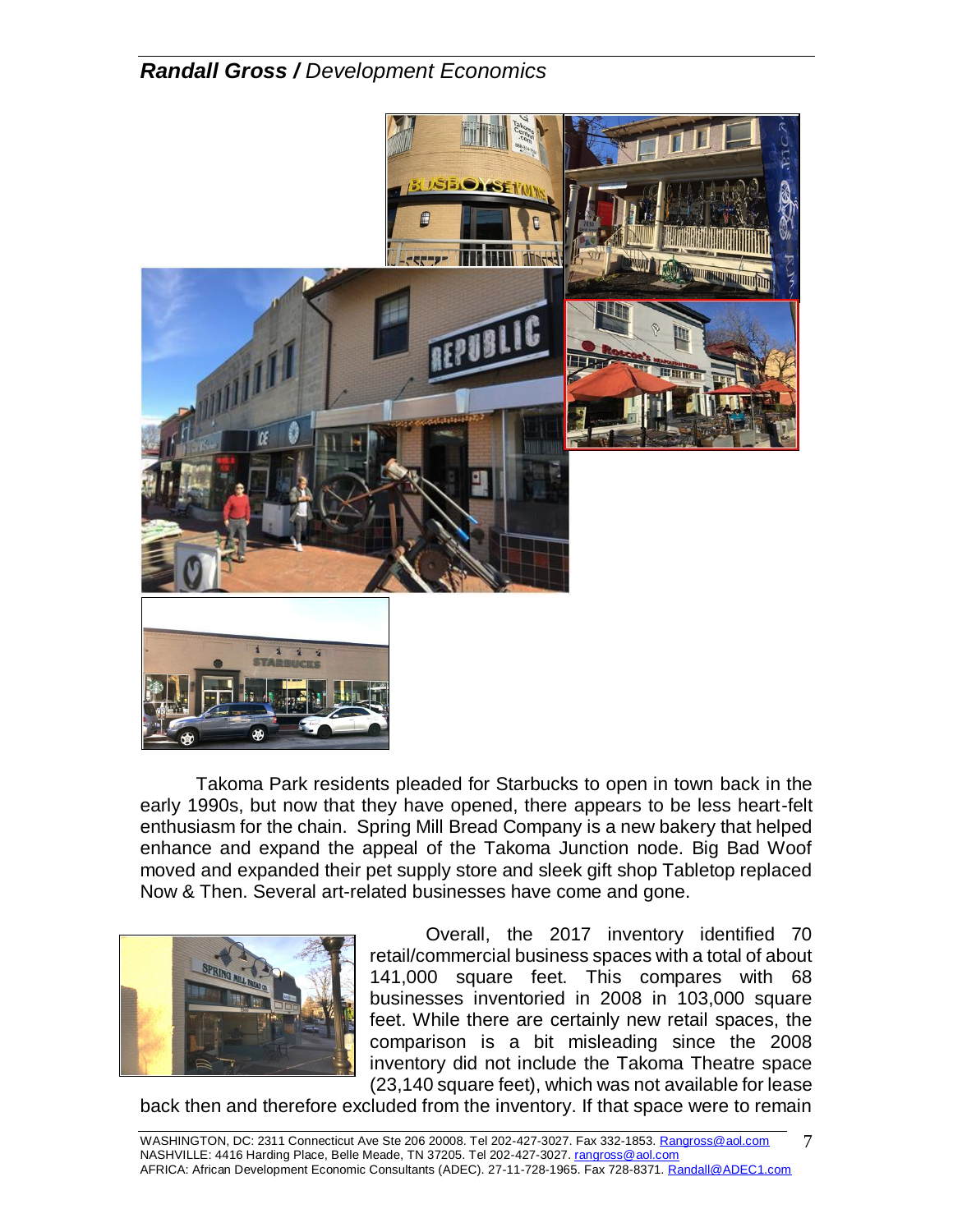excluded, then there has been a net increase of about **14,700 retail/commercial square feet** since 2008. That space includes Busboys & Poets, Politics & Prose, Starbucks, Big Bad Woof, Artful Framing, and Cycled, all located in new buildings.

| Table 1.                                          | <b>COMMERCIAL SPACE BY RETAIL</b><br><b>CATEGORY, OTBA AREA, 2017</b>      |                  |                |  |
|---------------------------------------------------|----------------------------------------------------------------------------|------------------|----------------|--|
| Category                                          | <b>Number</b>                                                              | Sq. Feet         | <b>Percent</b> |  |
| <b>Convenience Goods</b><br><b>Shoppers Goods</b> | 11<br>20                                                                   | 29,100<br>30,912 | 21%<br>22%     |  |
| Eating & Drinking                                 | 20                                                                         | 37,200           | 26%            |  |
| Entertainment<br><b>Personal Services</b>         | 2<br>13                                                                    | 5.000<br>13,056  | 4%<br>9%       |  |
| Vacant                                            | 4                                                                          | 25,940           | 18%            |  |
| <b>TOTAL</b>                                      | 70                                                                         | 141,208          | 100%           |  |
| Sources:                                          | State of Maryland, businesses, &<br>Randall Gross / Development Economics. |                  |                |  |

More than one-quarter of the area's leasable retail space in 2017 is occupied by eating & drinking establishments, while 22% is in shopper's goods and 21% in convenience goods. About 18% of current commercial space is vacant, but again, this includes the Takoma Theatre's 23,140 square feet. If the theatre space is excluded, then vacancy drops down to a very low 2%.



8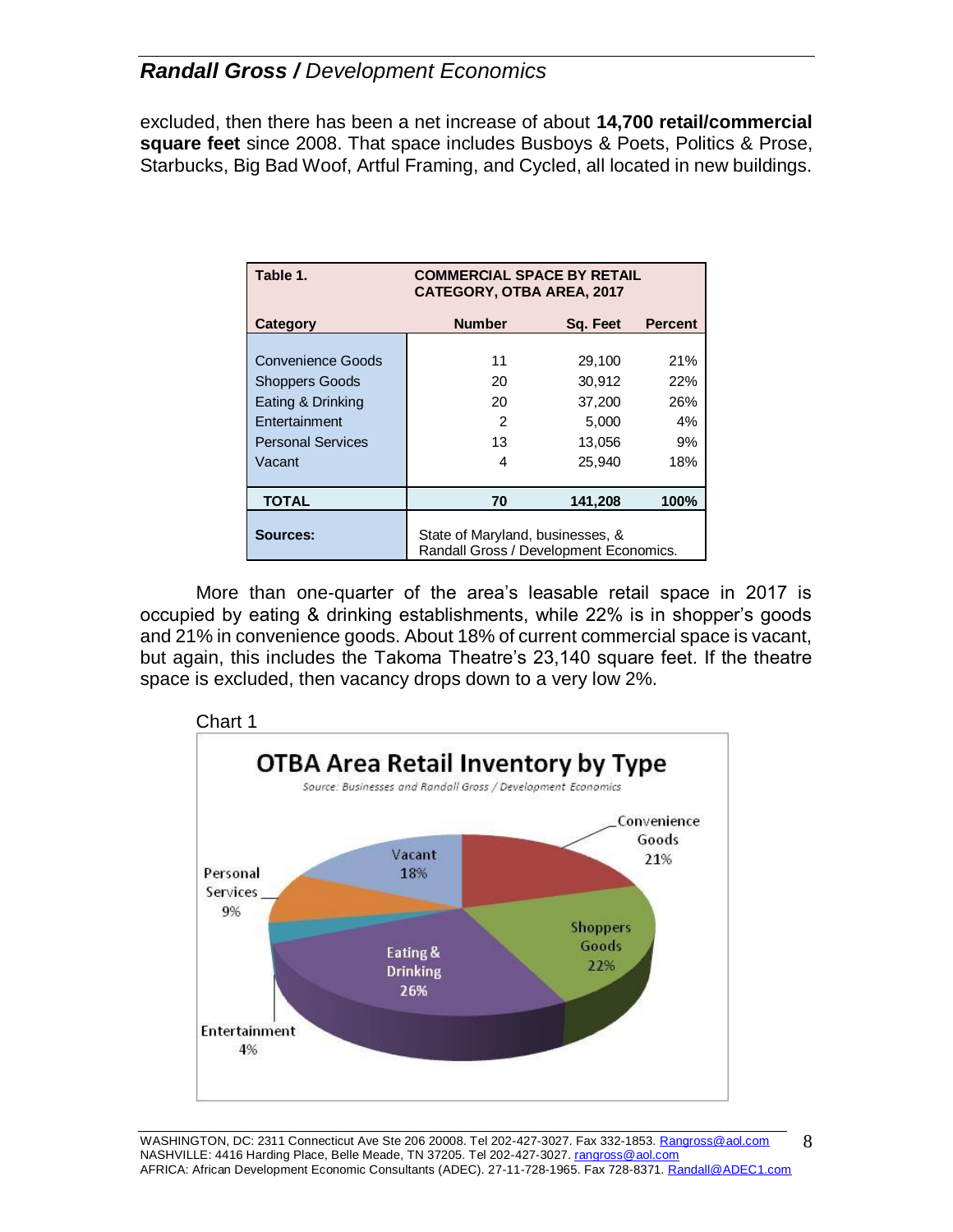These numbers signal a shift from 2008, when the largest share of space was in convenience (28%) and shopper's goods (27%), with 25% in eating & drinking. If the theatre space is excluded from the 2017 inventory, then the mix is more heavily weighted to eating to drinking (32%), with 26% in shopper's goods and 25% in convenience. The number of new limited- and full-service restaurants, snack and drinking places is clearly impacting on the overall mix.

### **The Three Distinct Districts**

As discussed in the 2008 report, there are three distinct districts covered by the market analysis. Today, 4<sup>th</sup> & Metro (Takoma DC) has more than 50,000 square feet, Old Takoma has 67,000 square feet, and Takoma Junction has about 20,000 square feet. Nearly 50% of the Old Takoma business mix is oriented to eating & drinking, with another 40% in shopper's goods. Only 2% of Old Takoma businesses offer convenience goods. By comparison, nearly 50% of Takoma Junction businesses are oriented to convenience goods, with 25% in personal services and only about 11% in shopper's goods. More than 40% of the leasable space in the  $4<sup>th</sup>$  and Metro area is vacant (almost entirely in the theatre), and another 33% is in convenience goods, and 20% in dining and entertainment. There are no shopper's goods stores in 4<sup>th</sup> & Metro. To summarize, Old Takoma is oriented to eating, drinking and shopping; Takoma Junction is mainly convenience and personal services; and Takoma-DC is oriented to convenience, plus dining and entertainment. Strategically, the 2008 report recommended that these distinct roles be strengthened.

### **Status of Recommendations**

Based on the findings of the market analysis and input from stakeholders and community intercept surveys, various additions or changes were recommended to the business mix in 2008 to compliment and build on the existing OTBA business base. Many of these recommendations focused on ways to enhance destination appeal and to create anchors. A 2017 status report on those recommendations is summarized below.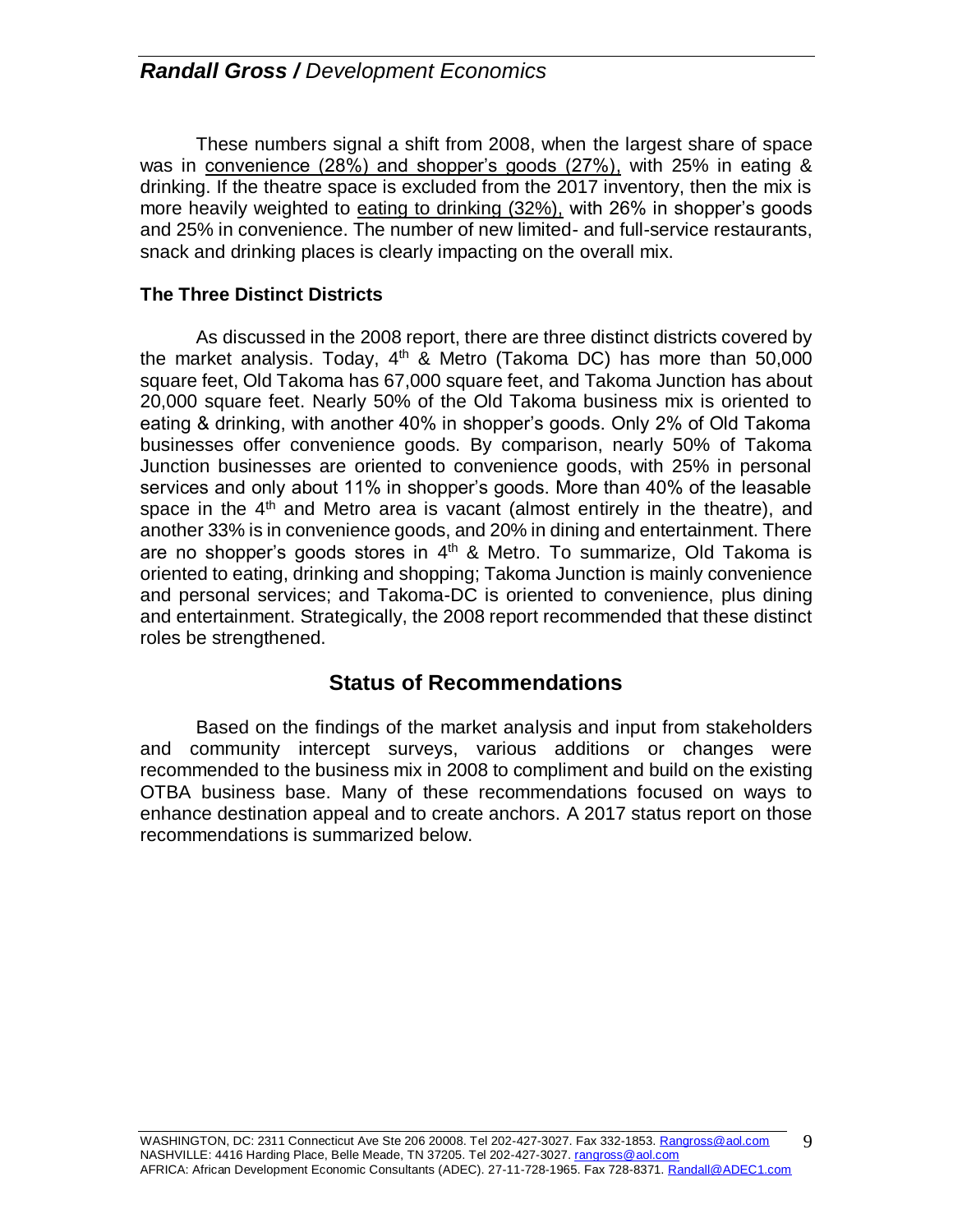| 2008 Use /                           |                    |                                       |
|--------------------------------------|--------------------|---------------------------------------|
| <b>Recommendation</b>                | <b>Square Feet</b> | 2017 Status                           |
| <b>TPSS Co-Op Expansion</b>          |                    | <b>Was Considered</b>                 |
| (include outdoor café)               | 10,000             | (outdoor seating added)               |
| Garden Supply &                      |                    | Ace Hardware                          |
| Cooking Classes @ The                |                    | (has garden supply)                   |
| <b>Farmer's Market</b>               | 3,000              | TPSS Co-Op (plants added)             |
|                                      |                    | <b>New Restaurants:</b>               |
|                                      |                    | -Republic                             |
| <b>New Restaurants:</b>              |                    | -SouperGirl (near Metro)              |
| -Local/Source                        |                    | -Trattoria da Lina                    |
| -Diner (near Metro)                  | 4,500-10,000       | -Various others                       |
| Health & Personal Care:              |                    | <b>New Health/Fitness:</b>            |
| -Health Spa/Fitness                  | 10,000             | -MAD Fitness                          |
| <b>Sporting Goods</b>                |                    |                                       |
| -Bicycles & Center,<br><b>Trails</b> |                    |                                       |
|                                      | 4,700              | <b>Takoma Bicycle</b><br>Ace Hardware |
| <b>General Merch Store</b>           | 9,500              | (Not GM but similar)                  |
| Destination Art, Toy,                |                    |                                       |
| <b>Game Stores</b>                   | 4,000              |                                       |
|                                      |                    | -Olive Lounge                         |
| Pub/Bar                              | 2,900              | -Restaurants with bars                |
|                                      |                    | -Busboys & Poets                      |
|                                      |                    | Nicolás Guillén Room                  |
| Book/Music/Café Hub                  | 5,000              | -Politics & Prose                     |
| <b>IT Center</b>                     |                    |                                       |
| Live Performance/Film                |                    | Takoma continues the                  |
| -Regional Festival                   |                    | <b>Street Festival</b>                |
|                                      |                    |                                       |
| Art/Cultural/Civic Facility:         |                    |                                       |
| <b>Takoma Theatre Rehab</b>          |                    | <b>Takoma Theatre building</b>        |
| for arts & culture,                  |                    | under renovation and for              |
| performance,                         |                    | lease as office,                      |
| environmental-themed                 |                    | performance space,                    |
| conference center                    |                    | retail, OR other use                  |
| <b>Tourist Attraction:</b>           |                    |                                       |
| -Streetcar museum or                 |                    |                                       |
| -Alternative energy                  |                    |                                       |
| innovation center                    |                    |                                       |

Many of the 2008 recommendations have been fulfilled. One of the anchor recommendations in 2008 was for a combination café/bookstore/venue that could become a community hub for Takoma residents and visitors. Busboys & Poets, along with Politics & Prose, have certainly fulfilled this role as hub busy throughout the day. The Nicolás Guillén Room at Busboys & Poets and the non-profit Rhizome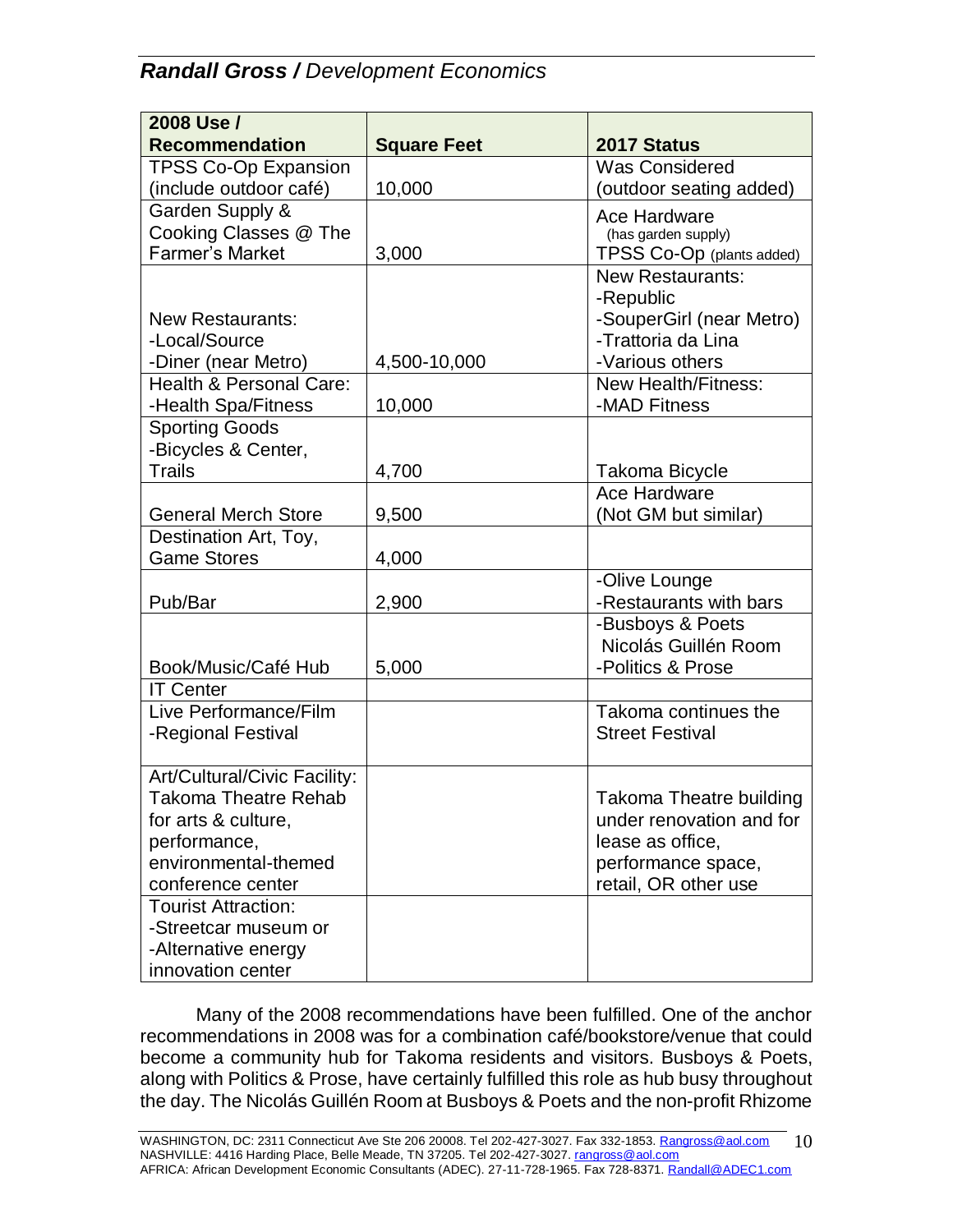DC Center provide community spaces for art, culture, and engagement. Seekers Church sponsors Caroll Café, a twice-monthly coffeehouse with guest performers and activities as part of the church's non-profit ministry. Airshow Takoma Park has expanded its studio's tracking capabilities to allow for tracking of a live studio audience, although this space is not typically open to general audiences. Takoma Station Tavern continues to offer live music performances nightly. Historic Takoma has a new location in Takoma Junction, offering lectures and programming. The Farmer's Market continues to be an important draw and community-building activity. The community is also one step closer to having a destination cultural facility at the Takoma Theatre, currently under renovation. That being said, its actual use is still somewhat up on the air.

While the area has not attracted an anchor general merchandise store or garden outlet, its new Ace Hardware fulfills some of the same roles as an anchor facility with diverse merchandise and some gardening supplies. The area gained two bicycle shops, as recommended, although one required even more space and expanded out of the area. There are certainly additional opportunities to build on these assets such as through promotion of trail systems and events relating to this new store. Takoma Park-Silver Spring (TPSS) Co-Op has added outdoor seating but debated its potential for expansion as part of larger mixed-use development. Clearly, being part of such development would have had to provide favorable conditions for the Co-Op's business model to succeed.

The 2008 Market Analysis found demand for new restaurants and recommended their development to help establish more destination draw. There has certainly been a net gain in restaurant activity (as well as coffee shops and limited-service establishments) but the destination effect so far has not been very strong. It is hoped that the very recent opening of Trattoria da Lina will solidify the area's emerging reputation as a dining destination. Often, it takes a cluster of at least three or more well-recognized, full-service restaurants to establish such a reputation.

While progress has been made on many fronts, there are still some gaps in fulfilling some of the 2008 objectives. Attracting more destination arts, cultural and entertainment uses is one such gap. Another is the lack of a tourist attraction, which probably deserves further definition and analysis. Finally, there was the unfulfilled need for general merchandise retail, which has partly been filled by the Ace Hardware.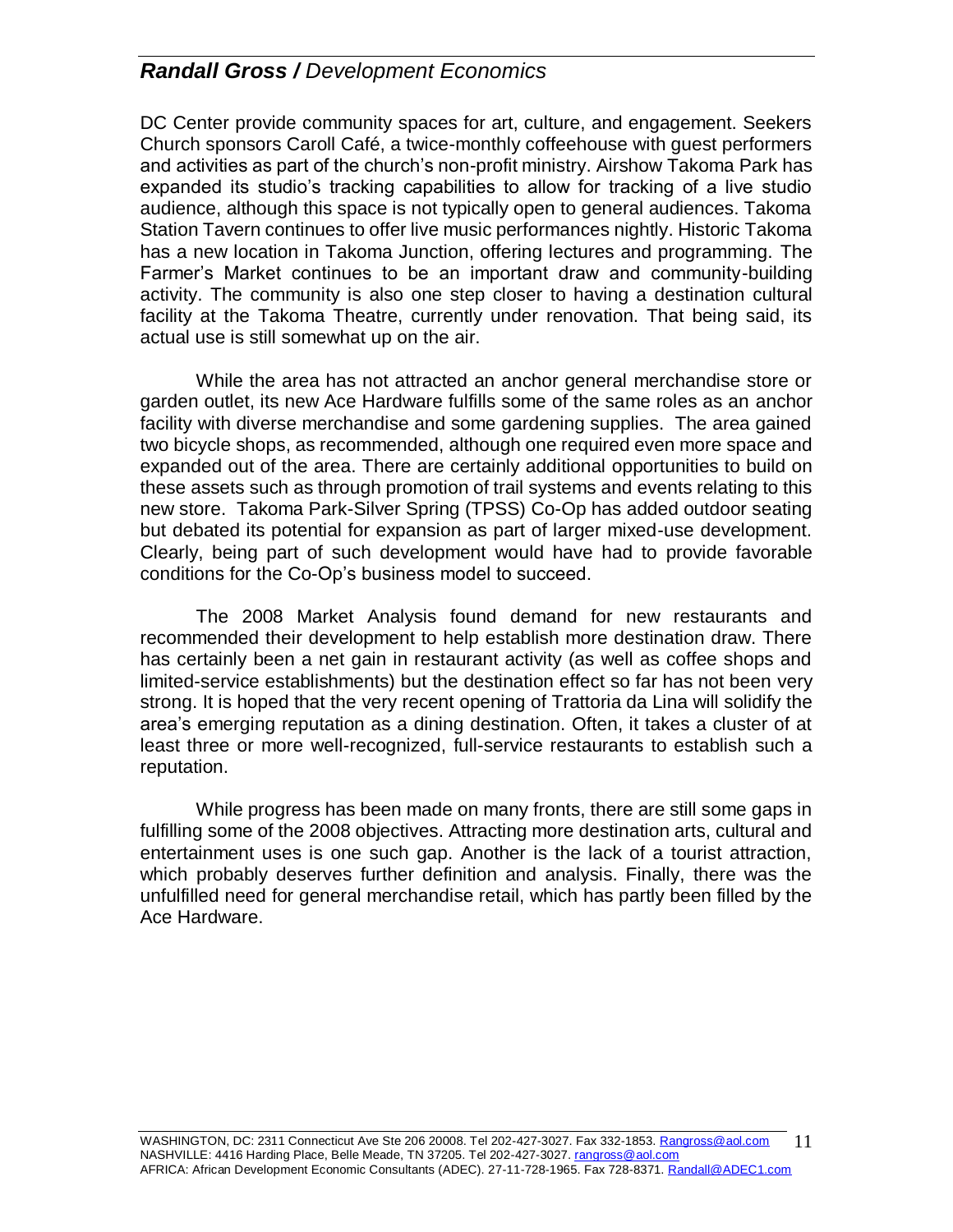# **Section 2. 2017 MARKET ANALYSIS UPDATE**

The market potentials for retail, restaurants, entertainment and personal service establishments was updated as a basis for making refinements to the 2008 strategic recommendations on marketing and development within the OTBA area. Demand forecasts were made for the period from 2017 to 2022, based on updated demographic data. Supply was also updated to reflect new competition impacting on the market base. Further, changes in consumer behavior were analyzed based on input from Takoma businesses and other sources.

### **Trade Areas**

For the purposes of this update, the trade area definitions were kept fairly consistent with those provided in 2008. There have been some minor variations due to changes in the boundaries of certain census tracts and zip codes. Overall, however, the trade areas remained consistent with the following 2008 definitions:

- Convenience A: Study Area
- Convenience B: Adjacent Takoma (remainder of Takoma Park)
- Destination A: Silver Spring
- Destination B: Takoma-D.C.
- Destination C1: Shaw, Dupont / Adams Morgan, Columbia Heights
- Destination C2: Capitol Hill area
- Destination D: Selected Arlington and Alexandria
- Destination E: Hyattsville/Adelphi/Mt. Ranier
- Destination F: Bethesda, Chevy Chase, Kensington
- Destination G: Wheaton

# **Demographic Trends**

Demographic trends were assessed for each of these trade areas, with particular attention to the primary trade area including Convenience Trade Areas A and B. All ten of the trade areas saw population and household growth since 2010. The study area itself saw population increase by about 500 and households by nearly 300 since 2010. Some of that growth has occurred within the new developments noted previously in this report.

In some cases, this recent growth reversed a downward trend prior to 2010. For example, the areas of Takoma Park outside of the study area (Convenience Trade Area B) saw declining population and household base between 2000 and 2010. But, since 2010, that same area has gained 600 people and more than 200 households.

Over the long term, the fastest growth has been in Destination C2 (Capitol Hill) and Destination D (northern Virginia), which has experienced population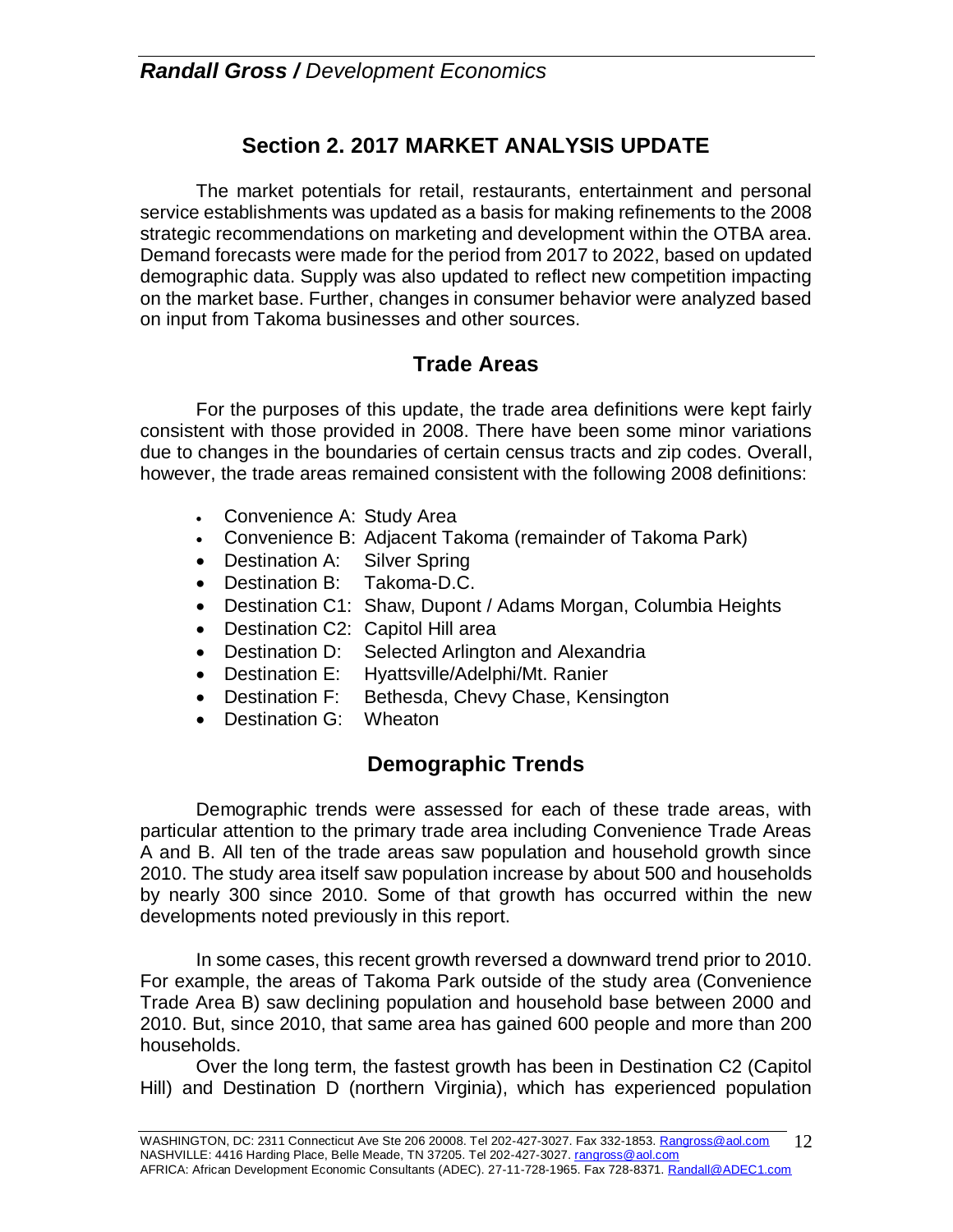growth of 2.1% per year and household growth of 2.2-2.4% annually since 2000. The slowest growth among the ten trade areas has actually been in Takoma Park (Convenience B), which has experienced annual population growth of 0.1% and household growth of 0% on average since 2000. But, as noted earlier, this area has experienced a demographic reversal in recent years, with renewed population and household growth.

| Table 2.          | DEMOGRAPHIC TRENDS, PRIMARY TRADE AREA, |                                                   |           |           |               |                  |
|-------------------|-----------------------------------------|---------------------------------------------------|-----------|-----------|---------------|------------------|
|                   |                                         | <b>OLD TAKOMA BUSINESS ASSOCIATION, 2000-2017</b> |           |           |               |                  |
|                   |                                         |                                                   |           |           |               | 2000-2017 Change |
| <b>TA/Factor</b>  |                                         | 2000                                              | 2010      | 2017      | <b>Number</b> | <b>Percent</b>   |
|                   |                                         |                                                   |           |           |               |                  |
| <b>CONVA</b>      |                                         |                                                   |           |           |               |                  |
| Population        |                                         | 5,870                                             | 6,044     | 6,573     | 703           | 12.0%            |
| <b>Households</b> |                                         | 2,538                                             | 2,715     | 2,984     | 446           | 17.6%            |
| <b>HH</b> Income  | \$                                      | 91,063                                            | \$108,113 | \$117,983 | \$26,920      | 29.6%            |
|                   |                                         |                                                   |           |           |               |                  |
| <b>CONV B</b>     |                                         |                                                   |           |           |               |                  |
| Population        |                                         | 13,627                                            | 13,328    | 13,918    | 291           | 2.1%             |
| <b>Households</b> |                                         | 5,321                                             | 5,102     | 5,326     | 5             | 0.1%             |
| <b>HH</b> Income  | \$                                      | 103,923                                           | \$102,691 | \$112,837 | \$8,914       | 8.6%             |
|                   |                                         |                                                   |           |           |               |                  |
| Sources:          | U.S. Bureau of the Census; Nielsen; and |                                                   |           |           |               |                  |
|                   | Randall Gross / Development Economics.  |                                                   |           |           |               |                  |

Household incomes have also increased significantly since 2010, partly because that year represented the end of a deep recession that reduced incomes nationwide. Within the study area, incomes increased by more than 9.1% in real terms (after accounting for inflation) since 2010. While that growth is positive for retail spending, it is actually slower than growth experienced in the study area between 2000 and the recession (nearly 19%). Still the long-term trend has seen increasing incomes (nearly 30% in real terms) over the 17-year period.

Incomes have not increased as dramatically over time in other parts of Takoma Park, which saw real incomes fall during the recession. But since 2010, Convenience Trade Area B has seen income growth of nearly 10% in real terms. Incomes in some areas, like Destination Trade Area A (Silver Spring) actually fell slightly in real terms since 2010, dropping by 0.05%. The highest income trade areas are Destination F (Bethesda-Chevy Chase, \$179,000) and Destination D (northern Virginia, \$159,000). The lowest household incomes are in Destination Trade Area E (Hyattsville/Mt. Ranier), at just \$77,000. Study area incomes are roughly in the middle, at \$118,000.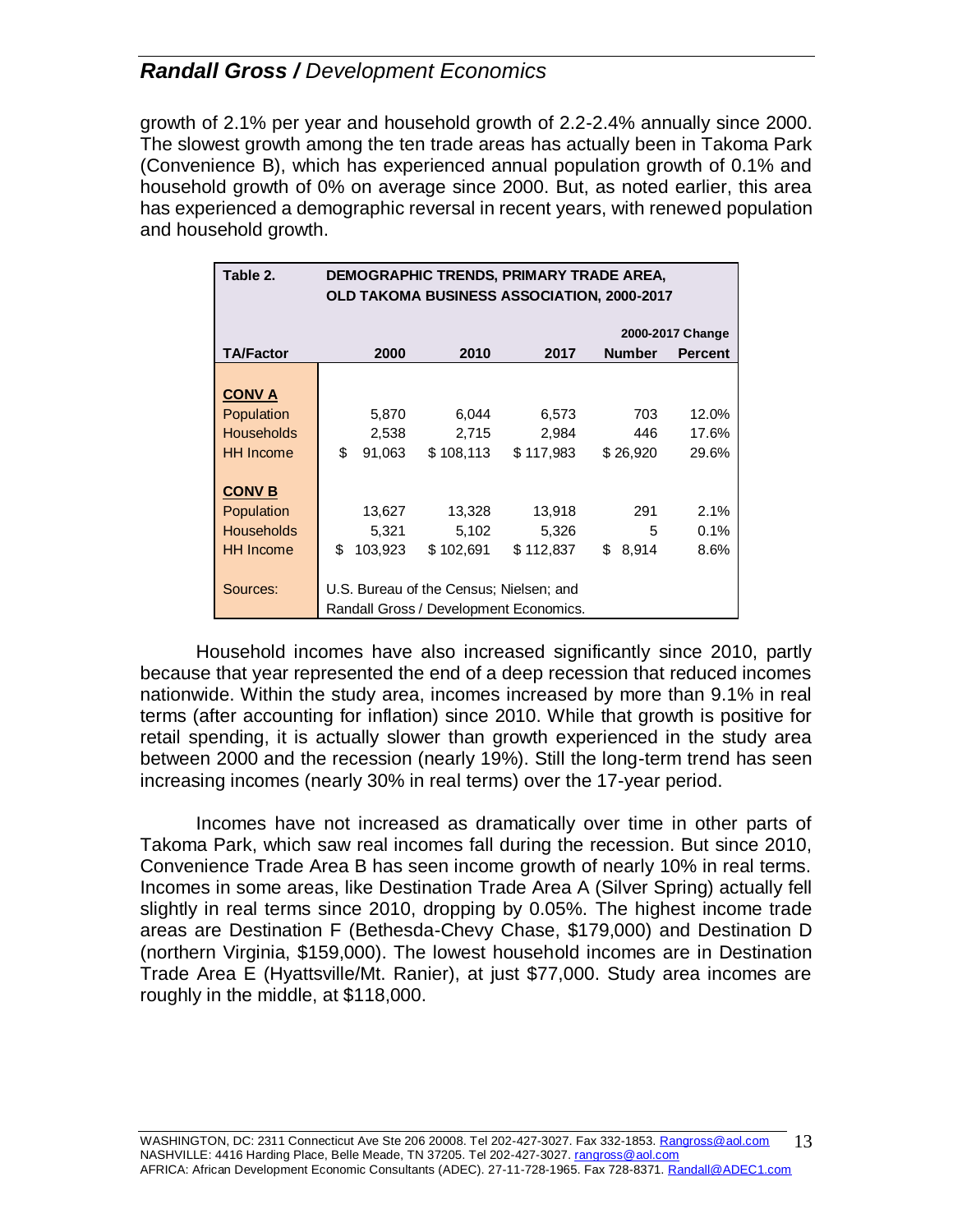### **Demographic Forecasts**

Demographic factors were forecasted forward to 2022 for population, households, and household incomes. Additional demographic data on other factors were also analyzed including employment and commutation patterns, education levels, family structure, etc.

In general, the OTBA trade areas will continue to see increasing population and household growth through 2022. The Convenience Trade Area A (study area) will add about 290 more residents and 150 households in the next five years. Because many of the newer households include singles in multi-family rental housing, incomes are not expected to increase as rapidly as the last few years of recovery since the recession. But, conservative forecasts indicate income growth of about 1% in real terms by 2022.

| Table 3.         | <b>DEMOGRAPHIC FORECASTS, OTBA</b><br><b>PRIMARY TRADE AREA, 2017-2022</b> |         |           |    |       |      |
|------------------|----------------------------------------------------------------------------|---------|-----------|----|-------|------|
| <b>TA/Factor</b> | 2017-2022 Change<br>2017<br><b>Number</b><br>2022<br><b>Percent</b>        |         |           |    |       |      |
|                  |                                                                            |         |           |    |       |      |
| <b>CONVA</b>     |                                                                            |         |           |    |       |      |
| Population       |                                                                            | 6,573   | 6,861     |    | 288   | 4.4% |
| Households       |                                                                            | 2,984   | 3,129     |    | 145   | 4.9% |
| <b>HH</b> Income | \$                                                                         | 117,983 | \$119,009 | \$ | 1,026 | 0.9% |
|                  |                                                                            |         |           |    |       |      |
| <b>CONV B</b>    |                                                                            |         |           |    |       |      |
| Population       |                                                                            | 13,918  | 14,410    |    | 492   | 3.5% |
| Households       |                                                                            | 5,326   | 5,514     |    | 188   | 3.5% |
| <b>HH</b> Income | \$                                                                         | 112,837 | \$113,122 | \$ | 285   | 0.3% |
|                  |                                                                            |         |           |    |       |      |
| Sources:         | Nielsen and Randall Gross /                                                |         |           |    |       |      |
|                  | Development Economics.                                                     |         |           |    |       |      |

Convenience Trade Area B (rest of Takoma Park) will add about 500 residents and 200 households by 2022. Incomes will continue to increase (after inflation), albeit more slowly. The fastest household growth is expected in Destination D (northern Virginia, at 8.6%) and C1 (Dupont/Shaw/Columbia Heights, at 7.1%). Incomes will increase most rapidly in C1 and F (Bethesda/Chevy Chase).

Incomes are increasing within the Trade Area in part because of the continued recovery from recession, but also because of the replacement of some modest-income households with those who can afford to pay more for housing in the area. Takoma Park housing prices have, as in most of the Washington, D.C. market, increased markedly since 2014. Median prices have exceeded the \$500,000 mark several times this past year. That being said, the August median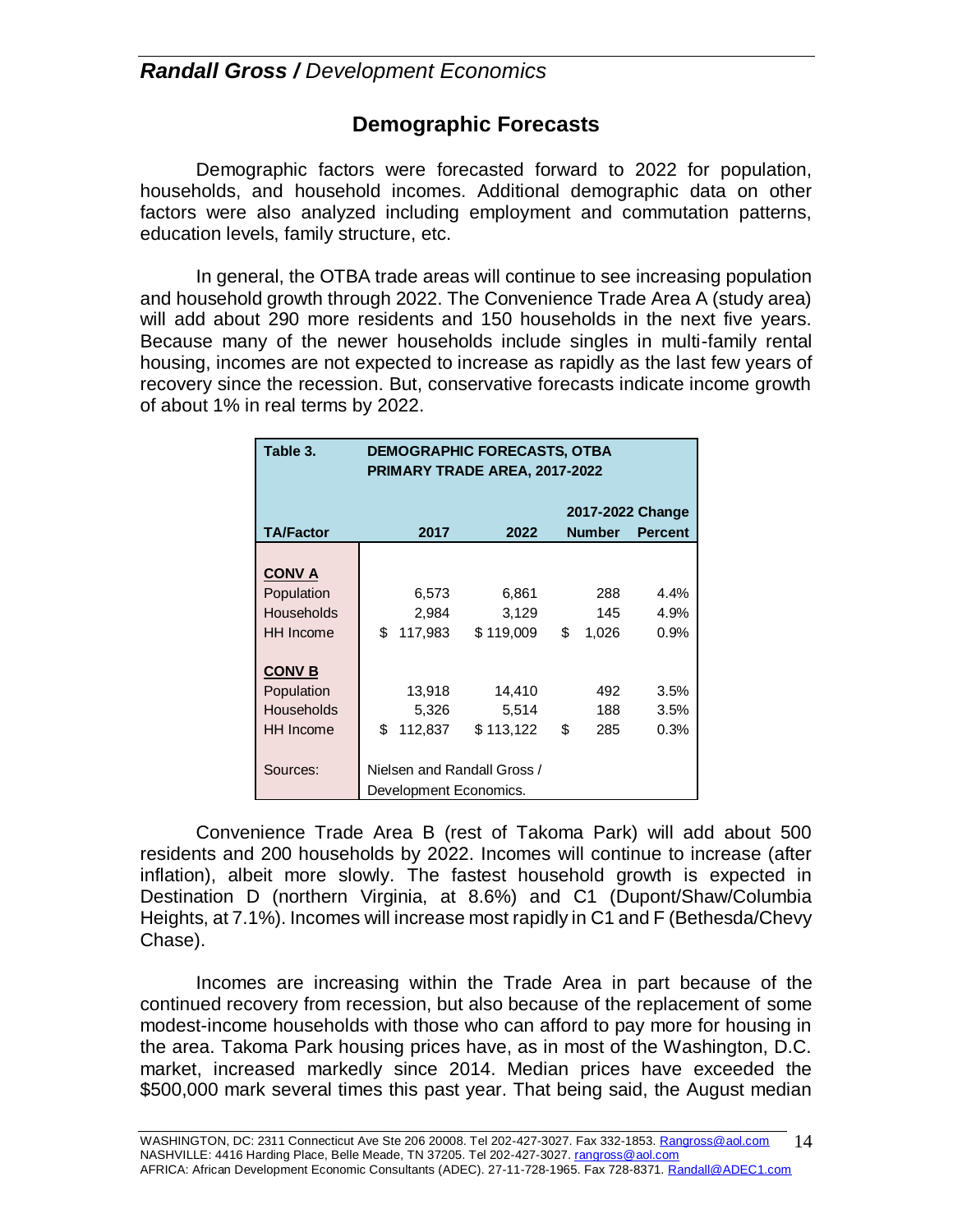price in Takoma Park was off 0.5% year-on-year from August 2016, based on MRIS data. According to the U.S. Bureau of the Census' 2015 American Community Survey, about 2.7% of homeowners move per year in Takoma Park. So, some of the movement in income is reflected in new homeowners' purchasing housing at higher cost. Incomes are expected to continue rising with this gradual change in homeownership.

### **Expenditure Potentials**

Household-generated retail demand (expenditure potential) was forecasted for the trade areas through 2022. Findings from this demand analysis are summarized below.

### **Total Household Income (THI)**

Total household income is the building block for retail demand. In 2017, total trade area household income topped \$41.7 billion. This amount is expected to increase by 9.2% to \$45.5 billion by 2022. That number represents a significant growth in overall disposable income.

| Table 4.            | TPI FORECASTS, OTBA AREA                 |                 |                                 |  |  |  |
|---------------------|------------------------------------------|-----------------|---------------------------------|--|--|--|
|                     | <b>PRIMARY TRADE AREAS, 2017-2022</b>    |                 |                                 |  |  |  |
|                     |                                          |                 |                                 |  |  |  |
|                     | <b>TPI (000)</b>                         |                 | 2017-2022 Change                |  |  |  |
| <b>Trade Area</b>   | 2017                                     | 2022            | Amount<br><b>Percent</b>        |  |  |  |
|                     |                                          |                 |                                 |  |  |  |
| Conv A              | \$<br>352,061                            | \$<br>372,379   | $\mathfrak s$<br>20,317<br>5.8% |  |  |  |
| Conv <sub>B</sub>   | \$<br>600,970                            | \$623,753       | \$22,783<br>3.8%                |  |  |  |
| Dest A              | \$4,283,772                              | \$<br>4,857,435 | \$<br>13.4%<br>573,664          |  |  |  |
| Dest B              | \$2,863,766                              | \$<br>3,575,959 | \$<br>712,193<br>24.9%          |  |  |  |
| Dest C1             | \$8,233,033                              | \$<br>8,918,246 | \$<br>685,213<br>8.3%           |  |  |  |
| Dest C <sub>2</sub> | \$5,399,136                              | \$<br>5,786,353 | \$<br>387,217<br>7.2%           |  |  |  |
| Dest D              | \$8,552,989                              | \$<br>9,320,803 | \$<br>767,815<br>9.0%           |  |  |  |
| Dest E              | \$3,089,768                              | \$<br>3,212,328 | \$<br>122,560<br>4.0%           |  |  |  |
| Dest F              | \$ 6,456,053                             | \$<br>6,897,886 | \$<br>441,834<br>6.8%           |  |  |  |
| Dest G              | \$1,870,853                              | \$<br>1,976,010 | \$<br>105,157<br>5.6%           |  |  |  |
|                     |                                          |                 |                                 |  |  |  |
| <b>Total</b>        | \$41,702,401                             | \$45,541,153    | \$3,838,753<br>9.2%             |  |  |  |
|                     |                                          |                 |                                 |  |  |  |
| Notes:              | Total personal income (TPI) expressed in |                 |                                 |  |  |  |
|                     | thousands of constant 2016 dollars.      |                 |                                 |  |  |  |
|                     |                                          |                 |                                 |  |  |  |
| Source:             | Randall Gross / Development Economics.   |                 |                                 |  |  |  |

The study area (Convenience Trade Area A) has TPI of \$352.1 million, expected to increase by 5.8% or \$20.3 million by 2022. Convenience B income will increase by \$22.8 million by 2022, representing an increase of 3.8%. While these numbers seem impressive, they represent the slowest overall income growth in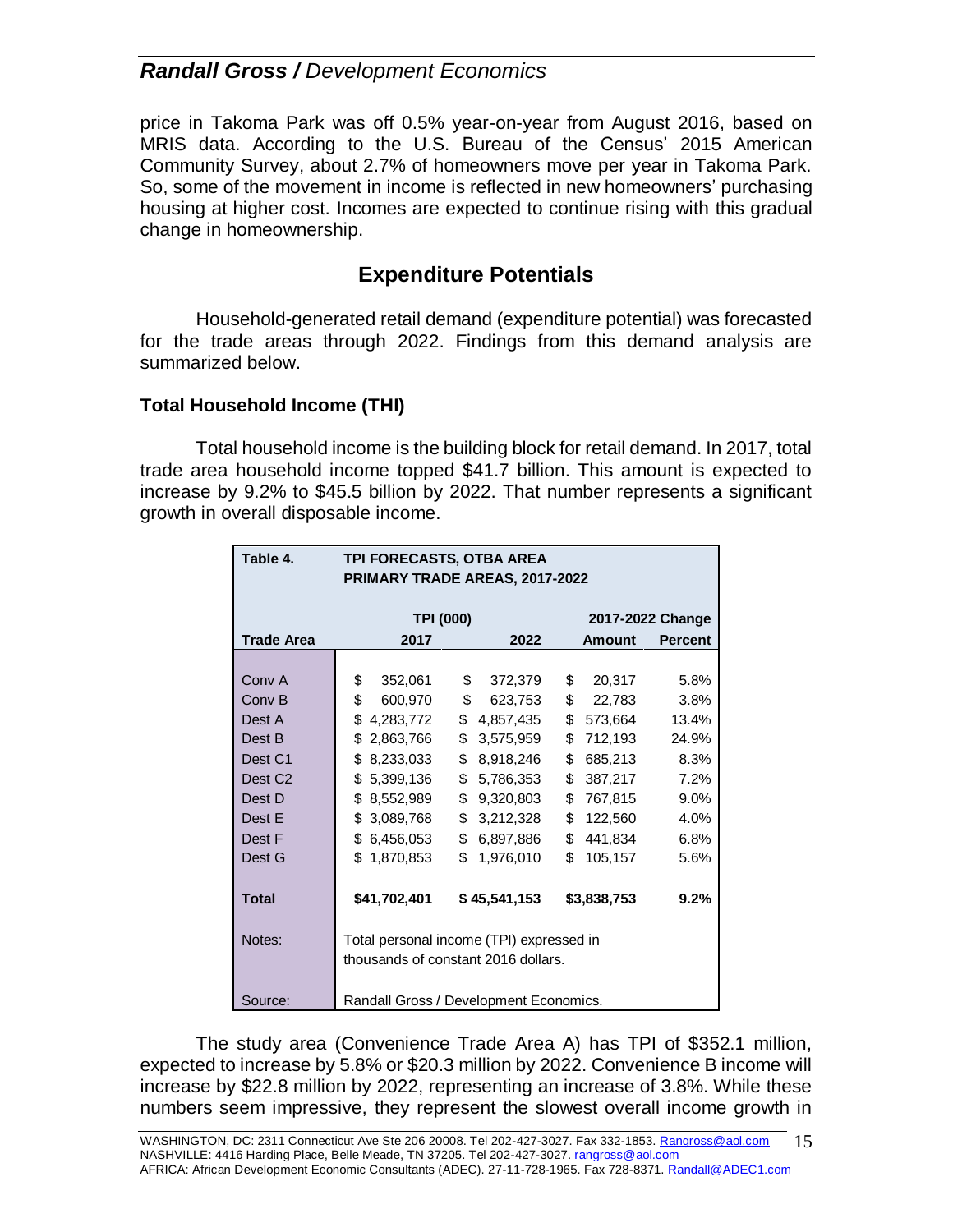the broader regional trade area. Still, they do represent growth. The fastest growth in total household income will be generated within Destination B (Takoma-DC), with growth of about \$712.2 million representing an increase of nearly 25%. Destination A (Silver Spring) will also see rapid total income growth of 13.4% (\$573.7 million). Overall, TPI is fairly well-distributed in the region, but with slightly higher concentrations in Destination D (northern Virginia), B (Takoma-DC), and C1 (Dupont/Shaw).

#### **Retail Expenditure Potentials**

Retail expenditure potentials (the amount of income spent on retail goods and services) will also increase dramatically over the next five years. The overall trade area generates retail demand of about \$13.3 billion in 2017, and this amount is calculated to increase to about \$14.9 billion by 2022. This change represents an increase of about \$1.6 billion (12.1%) in total retail demand in the trade area.

#### **Inflow and Other Sources**

There is also demand generated by study area employees, with the current number estimated at 5,950. The number of employees is increasing with new employers such as the EF International Language Center and others. Washington Adventist Hospital is relocating in 2019, removing some employment from this area. For now, non-retail study area employment is roughly equal to what it was in 2008. This "captured market" of daytime employees is an important source of market support for restaurants and other retailers. The retail analysis determined that these workers generate annual retail sales of more than \$30 million. Other sources of retail demand include students (e.g., Strayer College, EFILC), tourists (mainly for major events), and others.

### **Competitive Framework Update**

The competitive supply was updated from 2008 based on field reconnaissance, research and available information. The key competitive locations generally remain the same for primary trade area households, although it is important to note that a specialty district is competing primarily with other specialty districts in the region for destination shoppers.

#### **Downtown Silver Spring**

Downtown Silver Spring has continued to enhance its image and improve its overall mix of retail, dining and entertainment. New amenities like the skating rink and interactive fountain have been added along with assets like the Silver Theatre, to bring destination and convenience shoppers downtown. Silver Spring is particularly competitive with Takoma for primary trade area households since it is a larger, more diversified and relatively proximate commercial business node. Silver Spring now offers the closest Whole Foods Market to Takoma Park, and this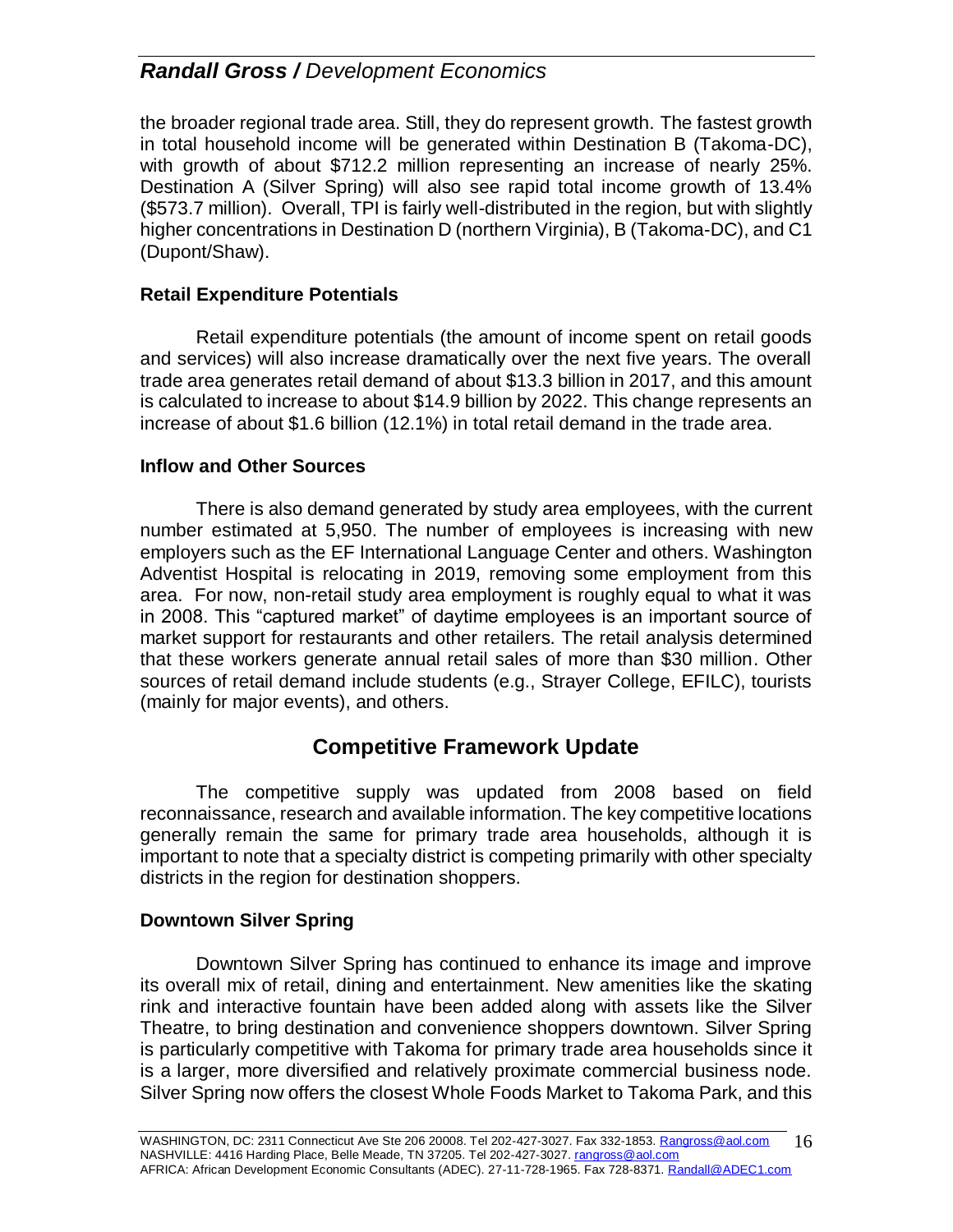anchor supermarket no doubt attracts trade area residents who are not otherwise (and sometimes are) patrons of the Co-Op. Silver Spring still offers the requisite chain apparel and other retailers (Loft, Designer Shoe Warehouse, CVS, Panera, Potbelly, Starbuck's, Men's Warehouse, etc) but also offers ethnic restaurants and certain specialty goods.

### **Georgetown / Downtown D.C.**

Downtown has gradually filled its shoes as a regional retail hub, including destination retail shopping and restaurants. There is now nearly 4.0 million square feet of existing or planned retail, restaurants and personal services space in the downtown area. About 215,000 square feet of retail/commercial space is currently under construction. Despite the addition of new commercial use, vacancy has fallen to about 7.0% from more than 10% in 2009.

About 1.5 million square feet is in eating & drinking places, with 1.0 million in shopper's goods and 500,000 in personal services. Downtown now has 66 destination retailers, including Macy's, Nordstrom Rack, Sacks Off 5<sup>th</sup>, H&M, Urban Outfitters and Anthropologie. High-end brands including Gucci, Dior, Hugo Boss, Tesla, Canali, Burberry and others have a strong presence in the downtown area as do specialty retailers like art supplier Blick, Fahrney's Fountain Pens, and others.

#### **Bethesda**

Bethesda remains a thriving destination shopping and dining node that draws heavily from affluent areas of Northwest D.C. and suburban Maryland. Upscale chain businesses like Barnes & Noble, Pottery Barn, Williams Sonoma and Trader Joe's are joined by specialty stores like Denim Bar, Bella Vestiti, Little Shoebox, Daisy Too, Blanca Flor, Union Hardware, and many others. Bethesda has a cluster of high-end women's apparel and accessory shops that is very competitive within the market.

### **Shopping Malls**

Shopping malls such as Westfield Wheaton (formerly Wheaton Plaza), Fashion Centre at Pentagon City, Pentagon Row, Mall at Prince George's, and others remain competitive despite the gradual decline of mall shopping nationwide. Several area malls have undergone renovations and rehabilitation since 2008. Others continue to benefit from regional market growth that, despite declining mall participation rates, continue to gain volume based on household and income growth. Ultimately, the malls are less likely to compete for sales with specialty districts like Takoma.

### **Adams Morgan / 14th Street / U Street**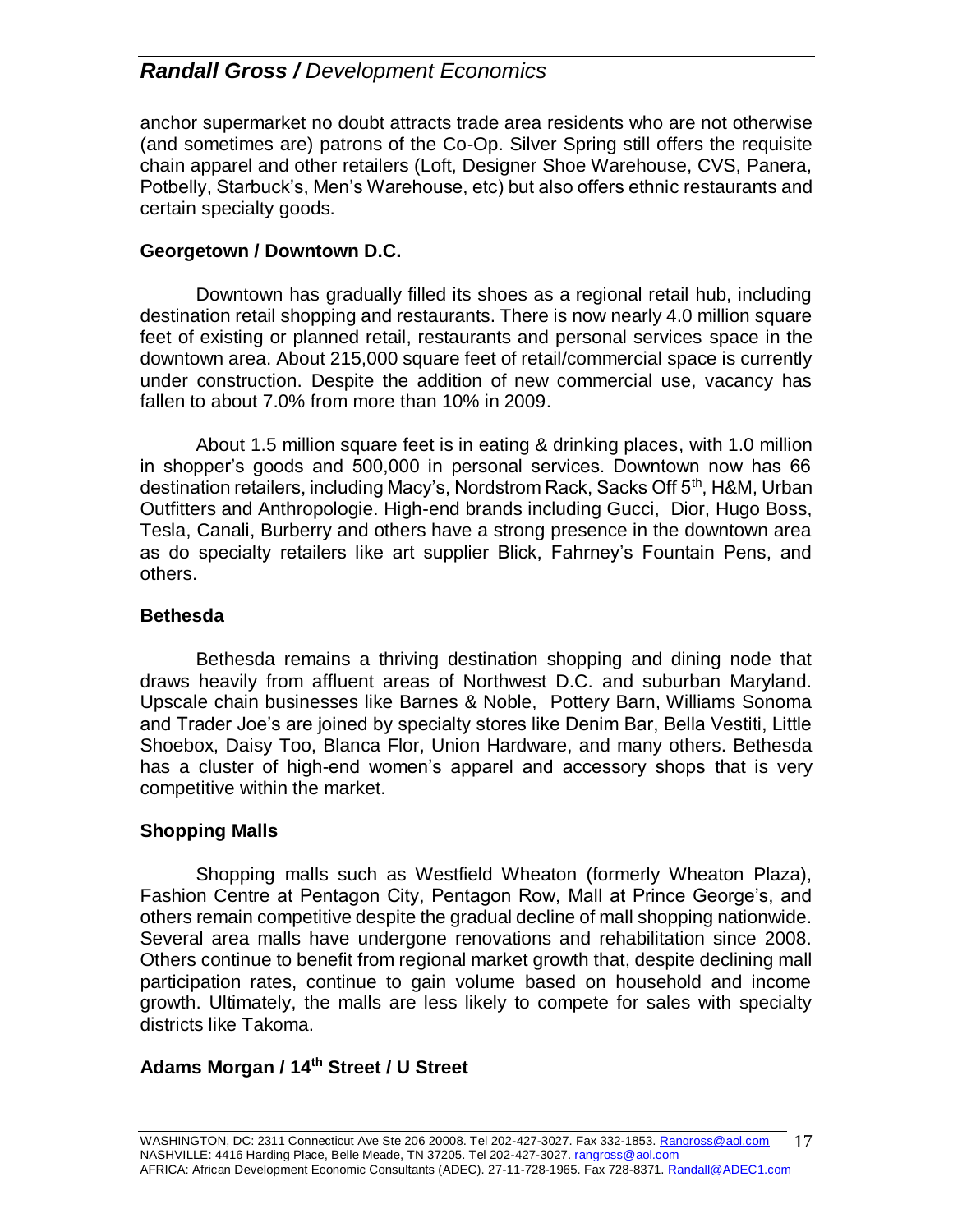Adams Morgan and U Street have become even more competitive for the OTBA market base, especially for dining and entertainment. However, the 14<sup>th</sup> Street corridor has also come into its own since 2008 as part of this broader retail shopping, dining and entertainment district. While businesses like Home Rule and Miss Pixies have been around for some time, there is a plethora of new businesses in 14<sup>th</sup> Street including Redeem, Salt & Sundry, Current Boutique, GoodWood, MadeWell, Hudson & Crane, Buffalo Exchange, and Room & Board. Among the newer restaurants are Kingfisher, Pearl Dive, Ghibellina, Barcelona Wine Bar, Shake Shack and others. Given that prime Takoma target demographic households are concentrated in Zip Code 20009, the expansion and flourishing of the walk-able Dupont, Adams Morgan, 14<sup>th</sup> Street and U Street commercial districts has greatly increased competition for these target markets.

#### **Other**

Other competitive retail nodes continue to be Rockville, Tysons Corner, White Flint, Georgetown, Ballston/Clarendon, College Park, Old Town Alexandria, and Columbia, among others. Takoma Park's New Hampshire Avenue Initiative ("New Ave") is oriented to promoting investment and rehabilitation along the corridor including new retail and commercial business development. Among the projects relating to this area are the Ethan Allen Gateway Streetscape Project, Crossroads Farmer's Market, and placemaking improvements along New Hampshire Avenue. A website has been established for New Ave to assist in marketing and business development. The area is being marketed as an international hub, with several ethnic specialty restaurants and stores.

### **Site Capture & Retail Potential**

Based on the analysis of the competitive framework, the study area capture of potential area sales was determined and forecasted through 2022. Retail potentials were translated into square feet by type of retail business establishment and compared with the results from 2008. This information was used as the basis for making refinements to marketing and development recommendations

### **2017 Retail Potentials**

Based on the analysis of site demand in the competitive market, it was determined that the OTBA study area can capture about 96,500 square feet of warranted demand for retail goods and services. After existing vacant space, the total net demand for new space would be about 70,000 square feet.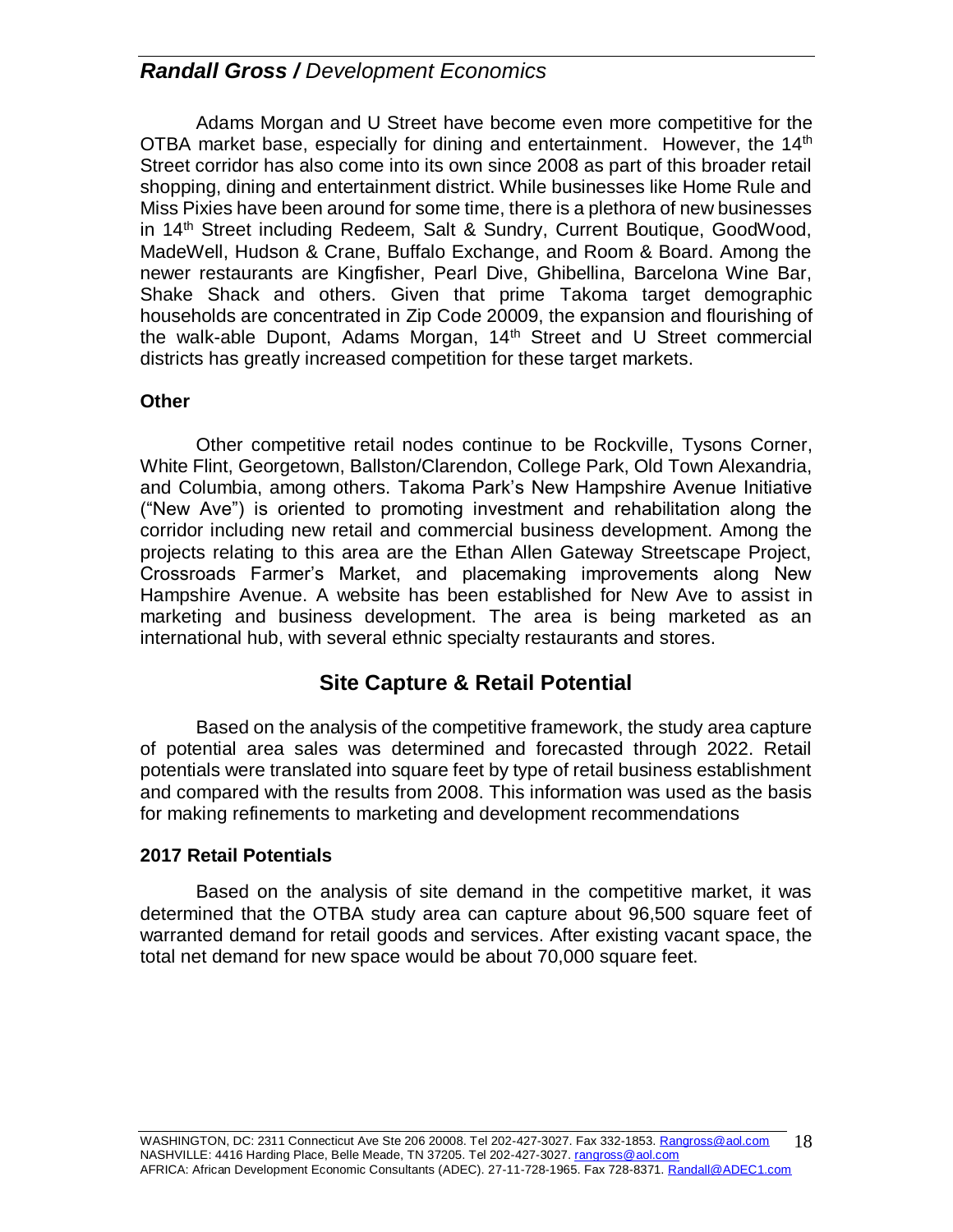| Table 5.                                                                                             | SUMMARY WARRANTED RETAIL DEMAND BY USE<br>OTBA AREA, TAKOMA PARK, 2017 & 2022 |                                                |                                               |                                              |
|------------------------------------------------------------------------------------------------------|-------------------------------------------------------------------------------|------------------------------------------------|-----------------------------------------------|----------------------------------------------|
| <b>Type of Good</b>                                                                                  | <b>Gross Demand (SF)</b><br><b>Existing</b><br><b>Uses</b><br>2017<br>2022    |                                                |                                               | Warranted<br>Demand                          |
| Convenience<br><b>Shoppers Goods</b><br>Eating/Drinking<br>Entertainment<br><b>Personal Services</b> | 44,705<br>74,530<br>42,587<br>19,220<br>14.064                                | 48,821<br>80,652<br>45.784<br>20,733<br>15.820 | 29,100<br>30,912<br>37,200<br>5,000<br>13.056 | 19,721<br>49,740<br>8,584<br>15,733<br>2.764 |
| <b>TOTAL</b>                                                                                         | 195.106                                                                       | 211,810                                        | 115,268                                       | 96.542                                       |
| <b>Existing Vacant</b><br><b>Net New Space</b>                                                       |                                                                               |                                                | 25.940                                        | 70,602                                       |
| Source:                                                                                              | Randall Gross / Development Economics.                                        |                                                |                                               |                                              |

This number is roughly 10,000 square feet more than what was determined to be OTBA demand in 2008. Thus, despite the addition of new retail and restaurant space, there is still net demand for another 10,000 square feet of space (after excluding the Takoma Theater and other existing vacant space). This potential includes about 20,000 square feet of additional convenience space, 50,000 square feet of shopper's goods, 9,000 square feet of additional eating & drinking, 16,000 square feet of entertainment, and 3,000 square feet of personal services uses. A more detailed summary of OTBA area potential by type of retail establishment is provided on the following page.

### **2017 Potential by Type of Store**

The most significant potential would be generated for entertainment uses, 15,500 to 16,500 square feet that could act as a driver for the commercial district. There remains demand for general merchandise stores, 10,000 to 11,000 square feet, which has not been completely fulfilled since the 2008 market analysis found similar demand. Demand also remains for sporting goods, although some of the potential forecasted in 2008 has since been captured for the new bicycle shop. Remaining demand would be generated for other types of sporting goods and related merchandise.

There is also potential for additional health and personal products use. In this case, such use would include but extend beyond the products offered by CVS at its existing store in the study area. Certainly there is scope for this store to increase sales due to household and student population growth in the immediate area, but there is also the opportunity for more specialized personal care merchandising such as organic health care products, specialty eyewear, and other specialty goods. There is also scope for increased grocery store and miscellaneous convenience goods space or enhanced merchandise sales.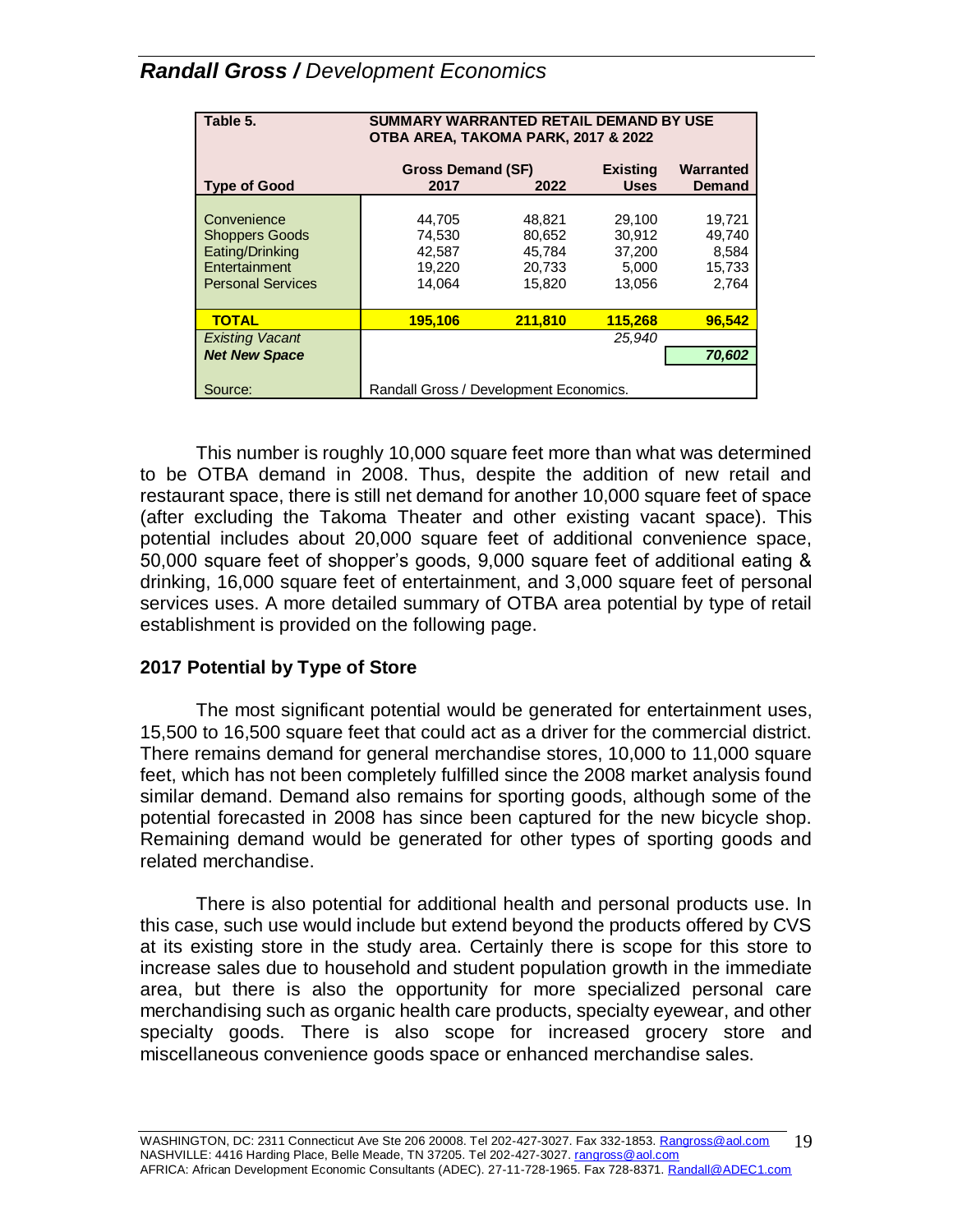There is also potential for some additional full-service restaurant and drinking establishments, although there is a slight oversupply now of limitedservice (fast food, sandwich, snack, coffee, buffet or counter-style) businesses. Sales for shopper's goods stores will continue to increase over the next five years and some of these sales could be translated into new business opportunities. Among these might be specialty hobby, game, gift, novelty and souvenir shops. Increasing the area's tourist capture would help enhance these opportunities further. There is potential for 5,000 to 6,000 square feet of additional apparel and accessory stores that appeal to a younger professional woman and/or to families with young children. While a children's clothing store did open and close since the 2008 report, a children's clothing store that offers hand-made and specialty goods would complement the existing toy store and help the district capture more sales in this demographic. Detailed potentials by specific type of store are summarized in the table on the following page.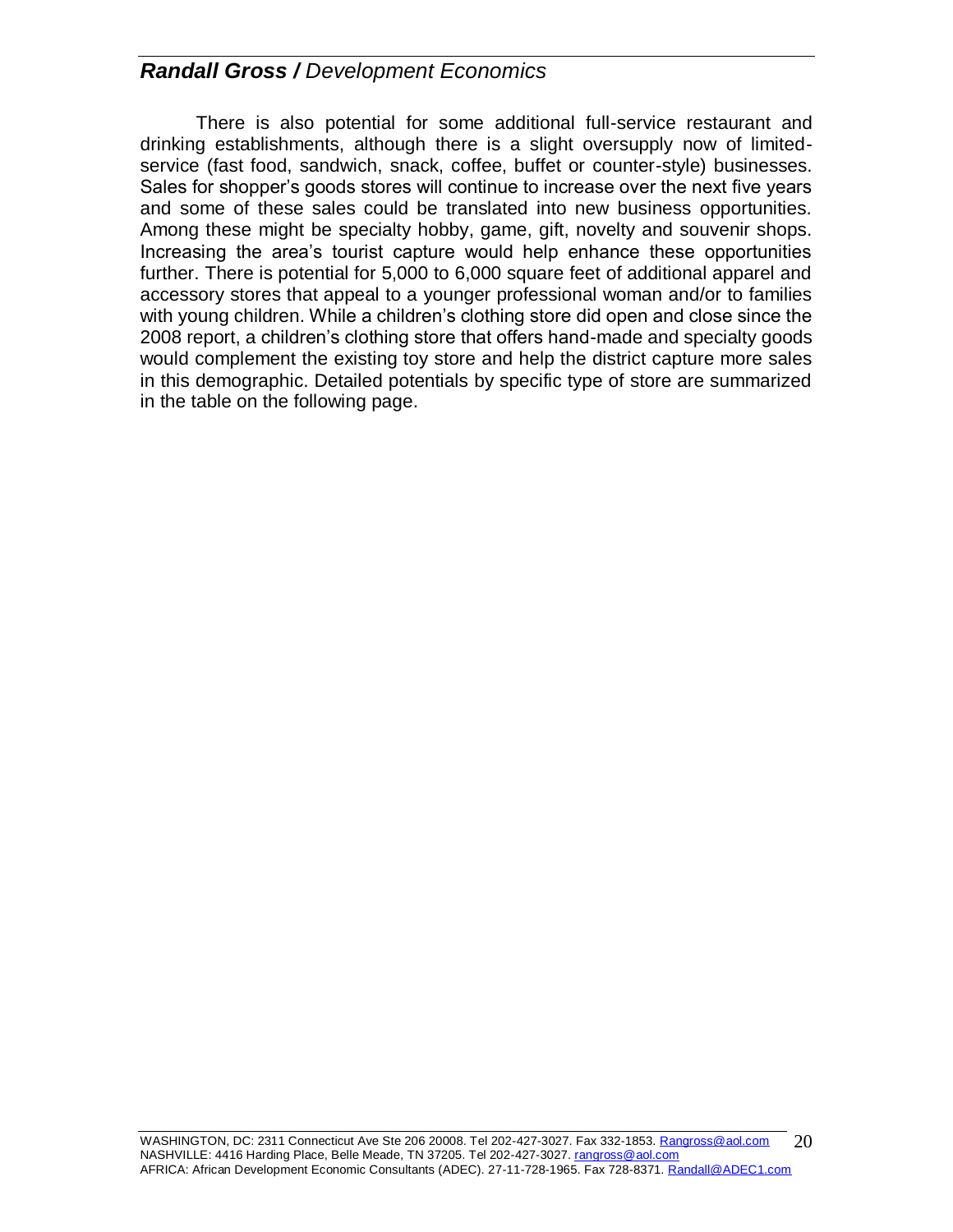| Table 6.                      | <b>WARRANTED RETAIL DEMAND BY USE,</b><br><b>OTBA AREA, 2017 AND 2022</b> |         |                 |               |
|-------------------------------|---------------------------------------------------------------------------|---------|-----------------|---------------|
|                               | <b>Gross Demand (Sq Ft)</b>                                               |         | <b>Existing</b> | Warranted     |
| <b>Type of Good</b>           | 2017                                                                      | 2022    | <b>Uses</b>     | <b>Demand</b> |
| Convenience                   |                                                                           |         |                 |               |
| Grocery                       | 10,336                                                                    | 11,211  | 5,500           | 5,711         |
| Conv/Specialty Food           | 6.109                                                                     | 6.663   | 6.400           | 263           |
| <b>Health/Personal Care</b>   | 18,073                                                                    | 20,142  | 12,500          | 7,642         |
| Gas/Convenience               | 3,871                                                                     | 4,105   | 2,400           | 1,705         |
| <b>Misc Convenience</b>       | 6,316                                                                     | 6,700   | 2,300           | 4,400         |
| <b>Sub-Total</b>              | 44,705                                                                    | 48,821  | 29,100          | 19,721        |
| <b>Shoppers Goods</b>         |                                                                           |         |                 |               |
| Apparel/Accessories           | 5,795                                                                     | 6,240   | 900             | 5,340         |
| Jewelry                       | 1,259                                                                     | 1,349   | 1,800           | (451)         |
| <b>Shoes</b>                  | 1.110                                                                     | 1.188   |                 | 1,188         |
| Furniture                     | 2,394                                                                     | 2,588   |                 | 2,588         |
| <b>Home Furnishings</b>       | 3,887                                                                     | 4,203   | 3,210           | 993           |
| Appliances                    | 330                                                                       | 369     |                 | 369           |
| Hardware/Bldg                 | 9,007                                                                     | 10,006  | 7,500           | 2,506         |
| <b>Garden Supply</b>          | 1,766                                                                     | 1,878   |                 | 1,878         |
| Gen Mdse/Dept                 | 9,886                                                                     | 10,459  |                 | 10,459        |
| <b>Auto Dealers</b>           | 987                                                                       | 1,061   |                 | 1,061         |
| <b>Auto Supply</b>            | 1,158                                                                     | 1,229   |                 | 1,229         |
| Electronics/Comp              | 2,243                                                                     | 2,433   |                 | 2,433         |
| Books/Music                   | 2,695                                                                     | 2,910   | 750             | 2,160         |
| <b>Used Merchandise</b>       | 1,724                                                                     | 1,871   | 1,200           | 671           |
| Gift, Novelty, Souvenir       | 6,924                                                                     | 7,522   | 4,500           | 3,022         |
| Hobby/Toy/Game                | 4,843                                                                     | 5,274   | 2,000           | 3,274         |
| Luggage/Leather               | 151                                                                       | 163     |                 | 163           |
| Office/Stationary             | 1,728                                                                     | 1,835   |                 | 1,835         |
| Sewing/Piece                  | 586                                                                       | 638     |                 | 638           |
| <b>Sporting Goods</b>         | 8,481                                                                     | 9,229   | 900             | 8,329         |
| Misc SG                       | 7,574                                                                     | 8,209   | 8,152           | 57            |
| <b>Sub-Total</b>              | 74,530                                                                    | 80,652  | 30,912          | 49,740        |
| Dining & Entertainment        |                                                                           |         |                 |               |
| <b>Restaurant-LS</b>          | 13,289                                                                    | 14,219  | 15,850          | (1,631)       |
| Restaurant-FS                 | 22,998                                                                    | 24,837  | 20,550          | 4,287         |
| <b>Drinking Establishment</b> | 6,300                                                                     | 6,728   | 800             | 5,928         |
| Entertainment                 | 19,220                                                                    | 20,733  | 5,000           | 15,733        |
| <b>Sub-Total</b>              | 61,807                                                                    | 66,516  | 42,200          | 24,316        |
| <b>Personal Services</b>      | 14,064                                                                    | 15,820  | 13,056          | 2,764         |
| <b>TOTAL</b>                  | 195,106                                                                   | 211,810 | 115,268         | 96,542        |
| <b>Existing Vacant</b>        |                                                                           |         | 25,940          |               |
| <b>Net New Space</b>          |                                                                           |         |                 | 70,602        |
|                               |                                                                           |         |                 |               |
| Source:                       | Randall Gross / Development Economics.                                    |         |                 |               |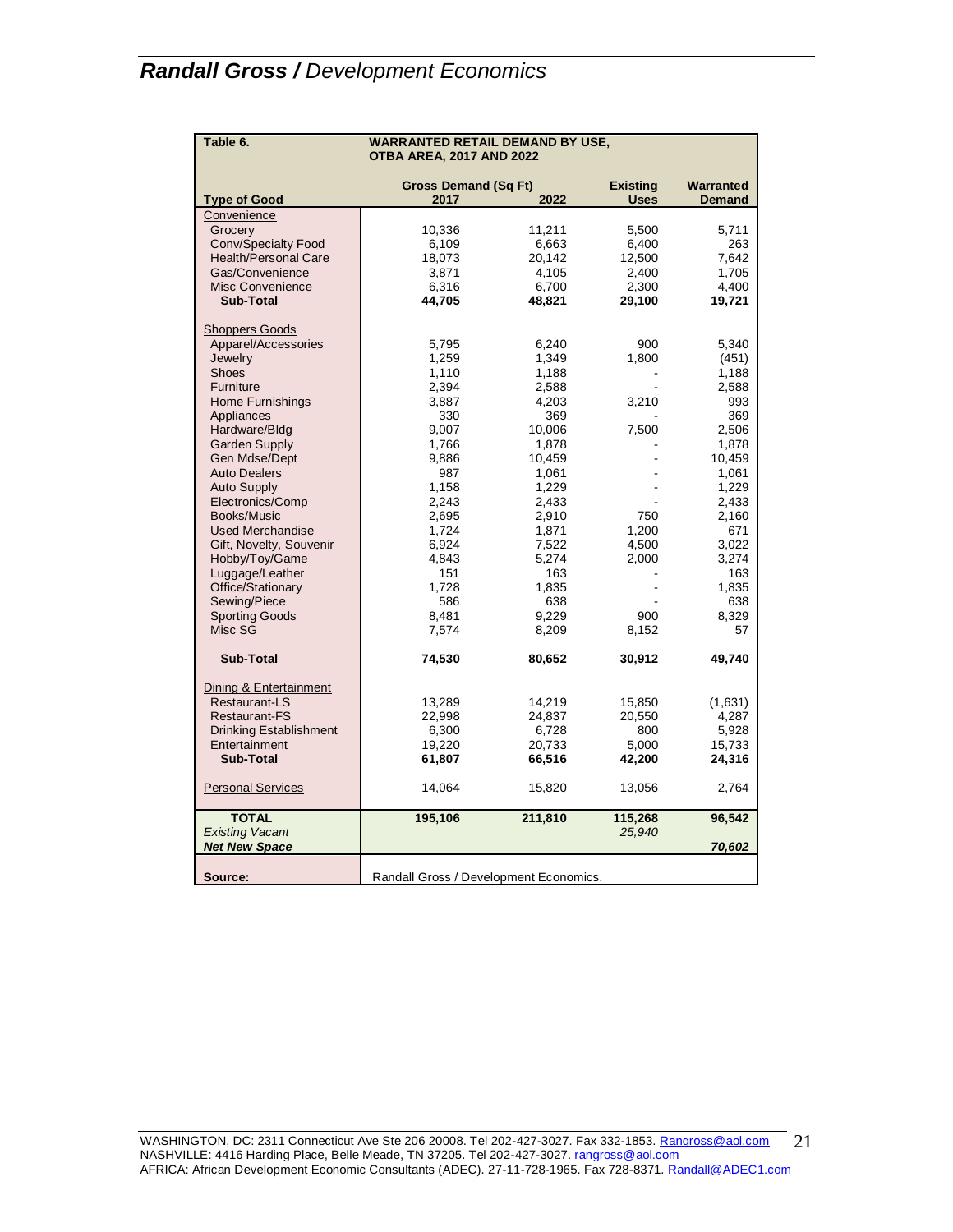## **Section 3. 2017 STRATEGIC RECOMMENDATIONS**

Strategic recommendations and an implementation Action Plan were provided in the 2008 report that were meant to help guide OTBA in marketing, management, development and financing within the three areas of the commercial district. Some of the recommendations made previously have been implemented, while others have not. Most importantly, there is still an imperative to enhance the destination market for the OTBA area and diversity businesses' source market base.

### **Recommended Business Mix**

Based on the updated market analysis, the study area could still accommodate up to about 76,000 square feet of business uses that would enhance its destination draw and diversify the market base. Ideally, the TPSS **Co-Op would expand** up to 10,000 square feet, as was recommended in the 2008 report. By doing so, the store not only maximizes its existing market base (including new residents of the immediate vicinity) but also helps create more of a destination for Takoma Junction and the area.

| Table 7.                                      | <b>UPDATED RETAIL RECOMMENDATIONS</b>  |                    |
|-----------------------------------------------|----------------------------------------|--------------------|
|                                               | <b>OTBA AREA, 2017-2022</b>            |                    |
| <b>Type of Store</b>                          |                                        | <b>Square Feet</b> |
|                                               |                                        |                    |
| TPSS Co-Op+Expansion                          |                                        | 10,000             |
| Personal Care/Health (Specialty)              |                                        | 4,500              |
| Sporting Goods Addition (Specialty)           |                                        | 6,500              |
| General Mdse (Specialty)                      |                                        | 10,000             |
| Destination Art Supply/Game/Hobby             |                                        | 3,200              |
| Destination Performance/Film Venue            | 20,000                                 |                    |
| Café/Retail                                   | 4,000                                  |                    |
| Chef Inspired Local Source/Organic Restaurant | 4,000                                  |                    |
| <b>Brewpub</b>                                | 4,000                                  |                    |
| Apparel (Children's, Young Women)             |                                        | 5,000              |
| <b>Expanded Hand-Crafted Furniture/HF</b>     |                                        | 2,500              |
| Maker Space/Gifts                             |                                        | 2,500              |
|                                               |                                        |                    |
| <b>Total</b>                                  |                                        | 76,200             |
|                                               |                                        |                    |
| Source:                                       | Randall Gross / Development Economics. |                    |

In addition to this store, there is a complementary personal care component that could (as noted earlier) accommodate **organic health and personal care products**, specialty eyewear, and other specialty goods. Such merchandising could also be integrated with an expanded Co-Op model, or at least co-branded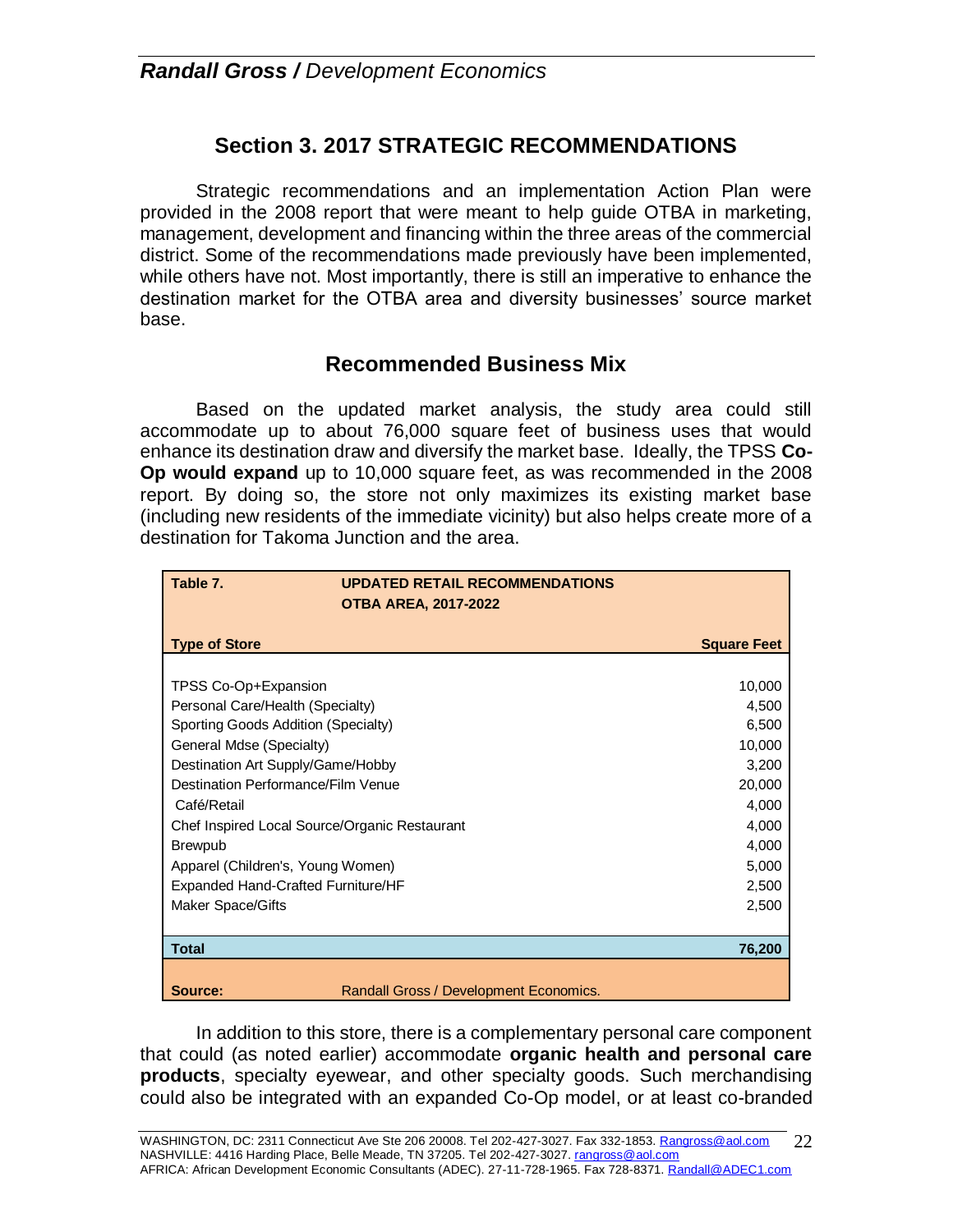with it. Also as noted earlier, there is still the opportunity for additional **sporting goods businesses**, which could include an expanded line for the bicycle shop, other specialty stores, or a broader mix (such as carried within a specialized general merchandise store).

Since the demand for **general merchandise** was not fulfilled since 2008 (except through lines carried by Ace Hardware), there is still an opportunity for such stores. General merchandise stores can act to anchor a commercial district and, if unique to the region, can become regional destinations. Examples might include traditional hardware stores that branched out to also sell home furnishings, garden supplies, toys & games, apparel (such as gardening clothes), kitchenware, and tourist items. Traditional "general stores" still going strong include Franklin's (Hyattsville, MD) as well as Brown & Hopkins (Chepachet, RI), Alley's General Store (Martha's Vineyard, Mass), Cataract General Store (Cataract, IN), Jefferson General Store (Jefferson, TX), Beeker's (Pemberville, OH), Eisler Bros (Riverton, KS), and others.

Addition of more destination **art supply/gallery, game and/or hobby shops** is recommended along with a **destination cultural & performance venue**. Ideally, the Takoma Theater would house live entertainment activities along with retail and café uses. Another chef-inspired **full-service restaurant** (e.g., farm-totable or local-source) is recommended as well as a **brew-pub**. There are many successful examples of entertainment venues integrated with brewpubs. While several full-service restaurants have opened in recent years, the addition of one or two more will help solidify the district's reputation as a laid-back place to dine or have a drink.

As noted earlier, there is the opportunity to appeal to a younger female and family market that is not targeted per se by most existing businesses. **Women's and children's apparel and accessory stores** are recommended to help OTBA reach this under-served local and regional market. Expanded or new **hand-crafted furniture or home furnishings businesses** are also recommended. Such activity could be integrated with a **maker space or gift shop** that features locally-made and sourced merchandise. While Rhizome offers classes, there is a real opportunity to build on the commercial appeal and Takoma branding of locallymade merchandise. One small store alone (such as ArtSpring) will naturally have challenges in creating a destination for these goods by itself, so there would have to be a clustering of such businesses (much like with any specialized merchandising) to appeal to the destination shopper.

# **Marketing Strategies**

The 2008 strategy recommended pro-active programming and marketing to include an extensive public art campaign, celebration of gateways and improved streetscape, façade improvements, and business signage. Marketing themes were to focus on the community's "unique brand of progressivism, with a particular focus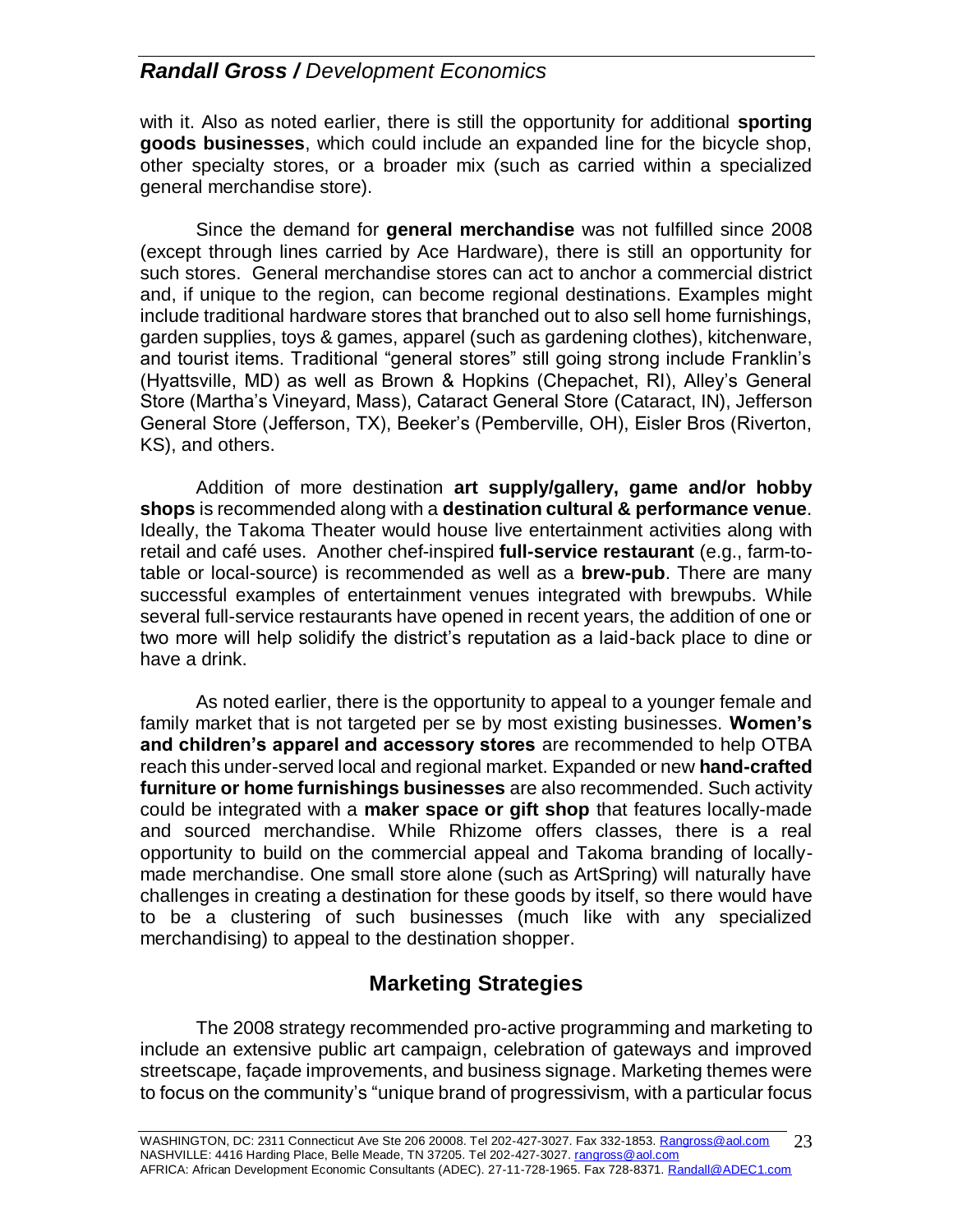on health of mind, body, and spirit." An update of this program is provided below where applicable.

### **Marketing Program**

The marketing program recommended in 2008 focused on increasing the destination market or inflow to the OTBA study area. Significant progress has been made, although it is clear that there is still room for attracting more inflow to the district. It is recommended that OTBA redouble its efforts to re-align the consumer base and ensure more diversity.

The 2008 report recommended the creation of a comprehensive marketing plan, branding and imaging for all marketing outreach materials, an urban identity program ("community vibrancy"), collaterals, website improvements and emarketing, use of social media, advertising, events (as discussed below), and public relations outreach. OTBA should revisit these approaches and determine whether enough has been done to focus efforts specifically on attracting inflow through outreach and marketing.

**Target Markets.** As in 2008, OTBA businesses generate the vast majority of their sales from within the Takoma MD-DC area. Data from business operators suggest that the share of sales generated from within the immediate area has increased from 53% in 2008 to 64% today (which is fairly consistent with findings from the 2008 Consumer Intercept Survey, which found that 62% of shoppers originated from within Takoma DC-MD).

The OTBA market should be diversified towards other parts of the D.C. region as well as tourists. In 2008, it was recommended that OTBA increase the share of business sales generated from D.C. from 6% to 12%, representing the largest single increase in source markets. Neighborhoods of northwest, northeast, and southeast D.C. are already targeted by a number of OTBA businesses. However, as noted in 2008, these neighborhoods represent growing markets for OTBA specialty goods and it will be important to grow the capture of these nearby markets. Significant growth in the share of business generated by tourists was and is also targeted. In 2008, the consumer intercept survey identified zero tourists, although businesses estimate that up to 5% of their sales were generated by tourists. That share remains roughly the same today, indicating that there remains a need to attract more tourist traffic to the area.

And, consistent with the information provided in 2008, today's "tourists" consist mainly of friends or family of current Takoma residents or former Takoma residents themselves. Many stores only see an influx of tourists during major events such as the Women's March, suggesting an opportunity to expand marketing outreach during those events. Thus, there remains scope for increasing OTBA's capture of the huge Washington tourist base, particularly people who might be attracted to Takoma's progressive lifestyle-oriented businesses.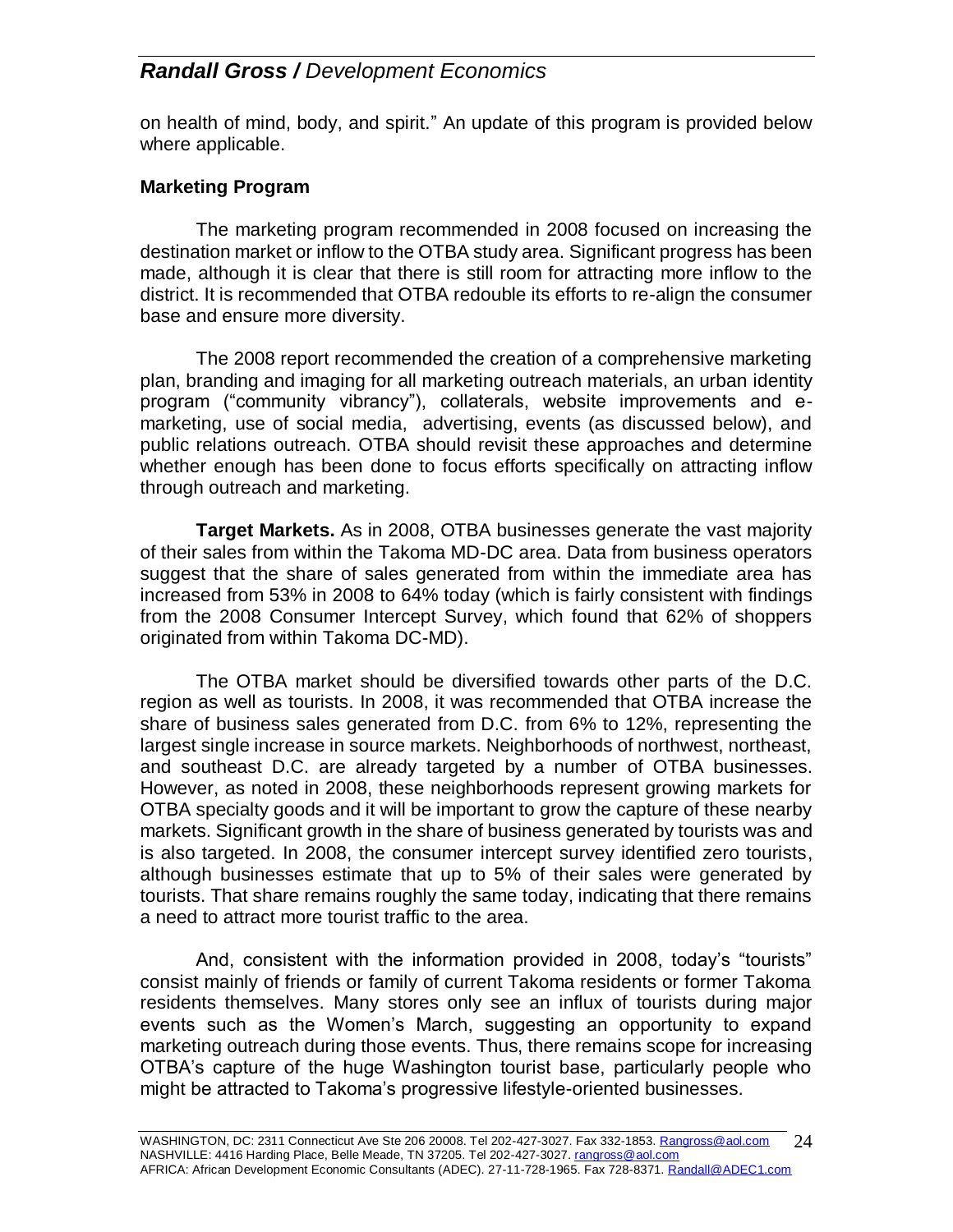As in 2008, the market analysis once again suggests targeting an increase in the share of business generated by affluent residents of Chevy Chase, Bethesda, and Kensington, who are less impacted by downturns in the economic cycle and have more disposable income available for the purpose of specialty goods. Other increases are targeted to suburban Maryland and Virginia (such as Arlington and Alexandria) which are seeing increased income and household base. Certainly more attention needs to be paid (through business mix, merchandising, sales, advertising, and events) to the younger female shopper as well as families with children.

### **Business Recruitment**

Since 2008, OTBA appears to have worked to attract new businesses, particularly through direct interaction with developers proposing new mixed-use projects and recruiting new businesses to the area. These efforts have been largely successful, with the area attracting new restaurants and drinking places, along with new shopper's goods stores that help to strengthen the existing mix. That being said, there is still the need to build on the destination market that new businesses like Republic have been able to tap. Entertainment is an important key to build on this market and strengthen destination appeal. Also, attracting businesses that appeal to the new market base of apartment dwellers on the OTBA doorstep is critical to the district's long-term sustainability.

The 2008 report recommended outreach geared to specific tenants or types of tenants identified through the analysis and consultant's direct engagement. Development of a recruitment plan was recommended along with a local entrepreneurship program (in coordination with the City of Takoma Park). Finally, an Urban Design Plan was recommended that could help provide guidelines and planning for improvements to the streetscape that would help to strengthen the sense of place and marketing identity. Specific recommendations were already made in this respect and remain relevant today.

### **Programming & Design**

The 2008 report recommended "soft" programming and the use of urban design to help strengthen the marketing of the OTBA area. Urban design improvements were recommended as one tool to enhance the character of the area, knit together the disparate elements into a coherent "district," and solidify key marketing themes through physical design elements. While OTBA has clearly integrated the Takoma logo and information into banners and signage, there programming and design components recommended in 2008 that are still relevant today to build destination appeal, including public art, gateways, streetscape improvements, façade improvements, and enhanced business signage. Artifacts from earlier marketing efforts (like the miniature clock "tower") remain in place, but are not adding significant value to the branding and marketing of today's Takoma.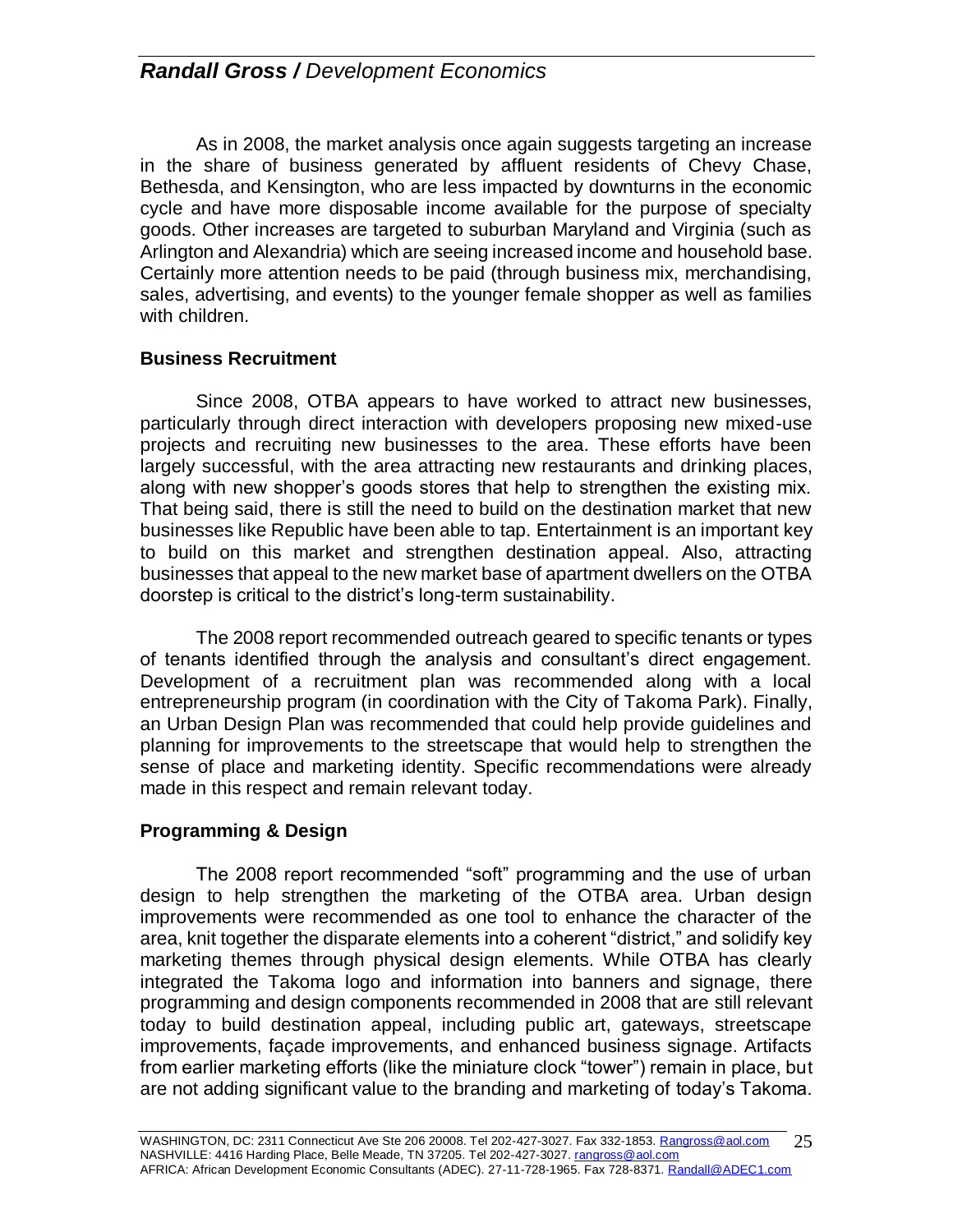Growing the local festival and event program beyond the historic Takoma Park Street Festival was recommended in 2008. Recommended themes included Regional / National Acoustic Music Festival, Dance Festival, and Eco-Fest or Green Building Show (building a regional Takoma-branded destination off of the Earth Day celebration), Conference, or Event.

Takoma now accommodates the Grant Avenue Market, Takoma Truckgarden, 4<sup>th</sup> Street Block Party, Takoma Park Folk Fest, Art Hop Arts Fest (matching artists with businesses), Parking Day, Pajamarama, Takoma Cocoa Crawl, House and Garden Tour, Porch Fest, Takoma Park Jazz Fest, and Takoma Tap Takeover along with sidewalk sales and other events. Regular monthly events were also recommended, some of which are implemented in one form or another (such as the "summer move nights," First Fridays/Music Jams," holiday events and cultural festivals described in the 2008 report. The weekly blast from OTBA helps advertise these events and other activities.

### **Development & Management**

There has been a significant change in the overall development context within the OTBA study area since 2008. Three new apartment or mixed-use developments have been added in the study area in addition to at least two new retail/commercial projects and rehabilitation of a large office/warehouse building.



A new language school has opened and there is development interest in redeveloping a key site in Takoma Junction. Some, but not all, of this redevelopment activity was anticipated in the 2008 Market Analysis.

The 2008 report recommended a strategy to infill development and "activate" dead spaces, especially between the Metro and the heart of the Old Takoma business

district on Carroll Avenue. Infill development was meant to address one of the serious deficiencies identified in 2008, where the lack of active commercial activity on certain blocks between the Takoma Metro station and the main part of the Old Takoma district created a serious gap that reduced the overall draw of the commercial district as a destination. Since 2008, several of these blocks have indeed become activated, with the completion of new housing and commercial space. The café/bookstore offers outdoor seating and helps activate portions of that "gap."

That being said, there is always room for improvement. For example, there will always be a need to ensure that vacant spaces provide an active street-front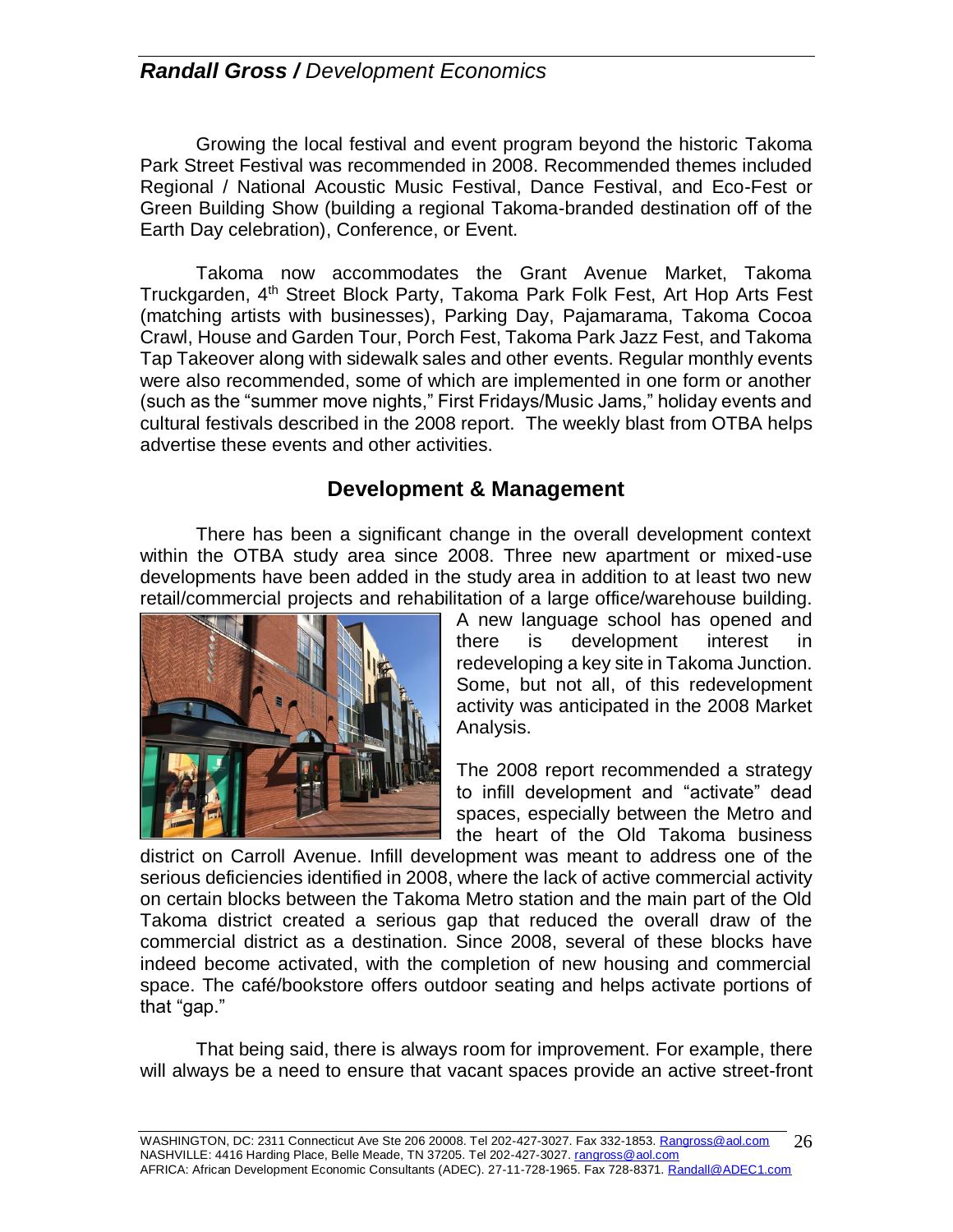presence. Just recently, one of the area's few vacant spaces was leased and will now house Yoga Heights Studio, which will help activate this space.



In 2008, programmed use of the open space between the Metro bus parking and the 7-11 store was recommended, again to help draw consumers up into the heart of the commercial district. This area still feels "under-programmed" and could provide an excellent opportunity for a Sculpture Park, an amphitheater for live music, or other permanent

program along with regular events. At a minimum, this open space ("Metro Park") should be branded, defined, and identified through signage, park infrastructure, and gateways (such as stone pillars at the corners). That being said, some new elements are planned in the area. A new installation of public art seats will be implemented at the Gazebo Patio in 2018.

There was also the concept of creating commercial frontage for the Takoma Business Center, although it was acknowledged that the physical and legal viability of such activity would need to be tested. Urban design improvements (public art, gateways, streetscaping, etc), were recommended as part of the 2008 report, planned through an Urban Design Plan for the area.

Since 2008, there has been investment by additional developers including NDC, which seeks to redevelopment the parcel adjacent to the TPSS coop. Only recently, negotiations ended on the possible integration of the coop as an anchor within NDC's proposed new development. Given this recent development, it is recommended that OTBA work with NDC to determine an alternative strategy which integrates residential where possible along with ground-floor retail. This concept may require structured parking as part of the project, which may impact negatively on the project's pro forma (and may suggest a need for some incentive).

If residential cannot be integrated into the project, then the logical alternative would be retail storefronts that complement the existing co-op and its merchandising strategy. One potential use might be a health or organic personal care business as noted earlier, which would complement the co-op's mission while strengthening this location as a destination for consumers seeking healthy products. A larger-scale example of this model would be the "Whole Body" concept store operated by (and usually adjacent to) Whole Foods supermarkets.

Overall, OTBA has enhanced its marketing and management within the business district and helped to attract new businesses that expanded the market